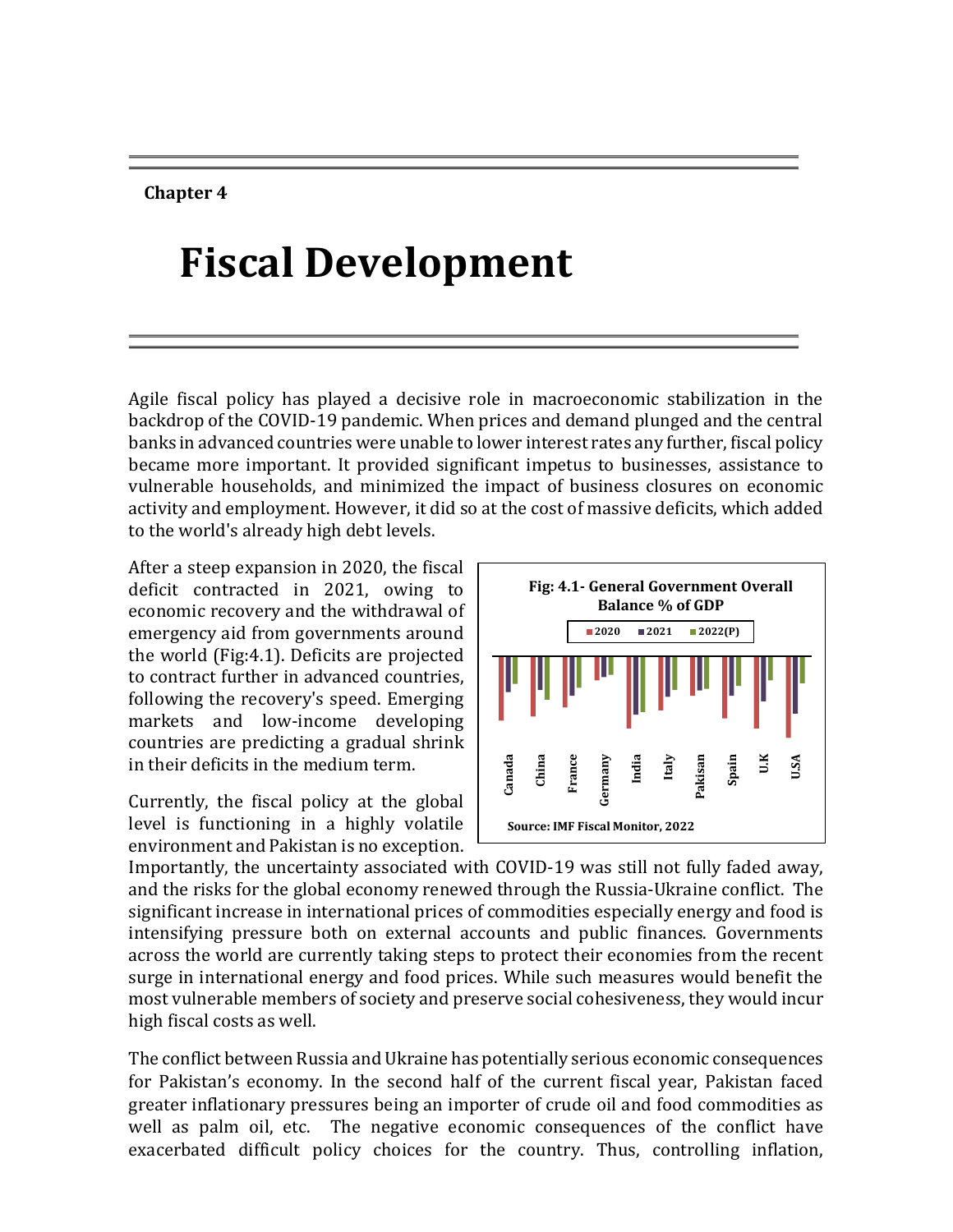strengthening the economic recovery, supporting the vulnerable, and rebuilding fiscal buffers, all became significantly important. In striking a balance between these policy choices, the fiscal accounts have come under significant pressure during the current fiscal year.

A quick review of fiscal indicators shows that FY2021 witnessed a strong performance in fiscal indicators with a sizeable decline in fiscal deficit to 6.1 percent of GDP against 7.1 percent of GDP in FY2020. Nevertheless, additional spending under COVID-19 funds for vaccine procurement, IPPs circular debt payment, social sector spending, and higher development expenditures have kept the strain on this performance for the current fiscal year. Nonetheless, the sector fared well during the first half of the current fiscal year. The deficit contained to 2.0 percent of GDP which was similar to the deficit recorded in the last year. However, during the second half of the current fiscal year, the global economic challenges due to the Russia-Ukraine conflict and resultantly its impact on international commodities prices, especially energy and food brought a plethora of challenges to Pakistan's economy. Particularly, the fiscal accounts came under further pressure to provide relief to the masses. To offset the impact of increasing oil prices, tax relief to the masses was provided in the shape of a reduction in the Petroleum Development Levy (PDL) and the elimination of the sales tax on all POL goods. These measures, combined with energy subsidies, have posed significant risks to fiscal sustainability in an already constrained fiscal environment.

Although tax collection grew significantly during the period under review, however, higher current and development expenditures widened the fiscal deficit by 55.3 percent in July-March FY2022. In terms of GDP, the deficit has increased to 3.8 percent during the period, up from 3.0 percent in the previous period. Similarly, the primary balance posted a deficit of Rs 447.2 billion (0.7 percent of GDP) during July-March FY2022 as compared to a surplus of Rs 451.8 billion (0.8 percent of GDP) last year. On the revenue side, FBR was able to boost the collection by 28.5 percent to reach Rs 4,855.8 billion during July-April FY2022 against Rs 3,777.7 billion collections in the same period of last year. Total expenditure, on the other hand, increased by 27.0 percent and reached Rs 8,439.8 billion during July-March FY2022, against Rs 6,644.6 billion in the comparable period of last year.

Despite significant challenges on the fiscal side, the government is striving hard to restore fiscal sustainability by reducing the fiscal deficit in the medium to long term. However, this can only be done through effective revenue mobilization and a prudent expenditure strategy. In this regard, key priorities are to increase the tax to GDP ratio through various tax policy and administration reforms and to curtail unnecessary expenditures by adopting austerity measures. Furthermore, the focus is on the rationalization of untargeted subsidies and reducing the losses of public sector enterprises through better governance. These measures would provide significant support to control the slippages in expenditures and increase the revenues, hence lowering the fiscal deficit.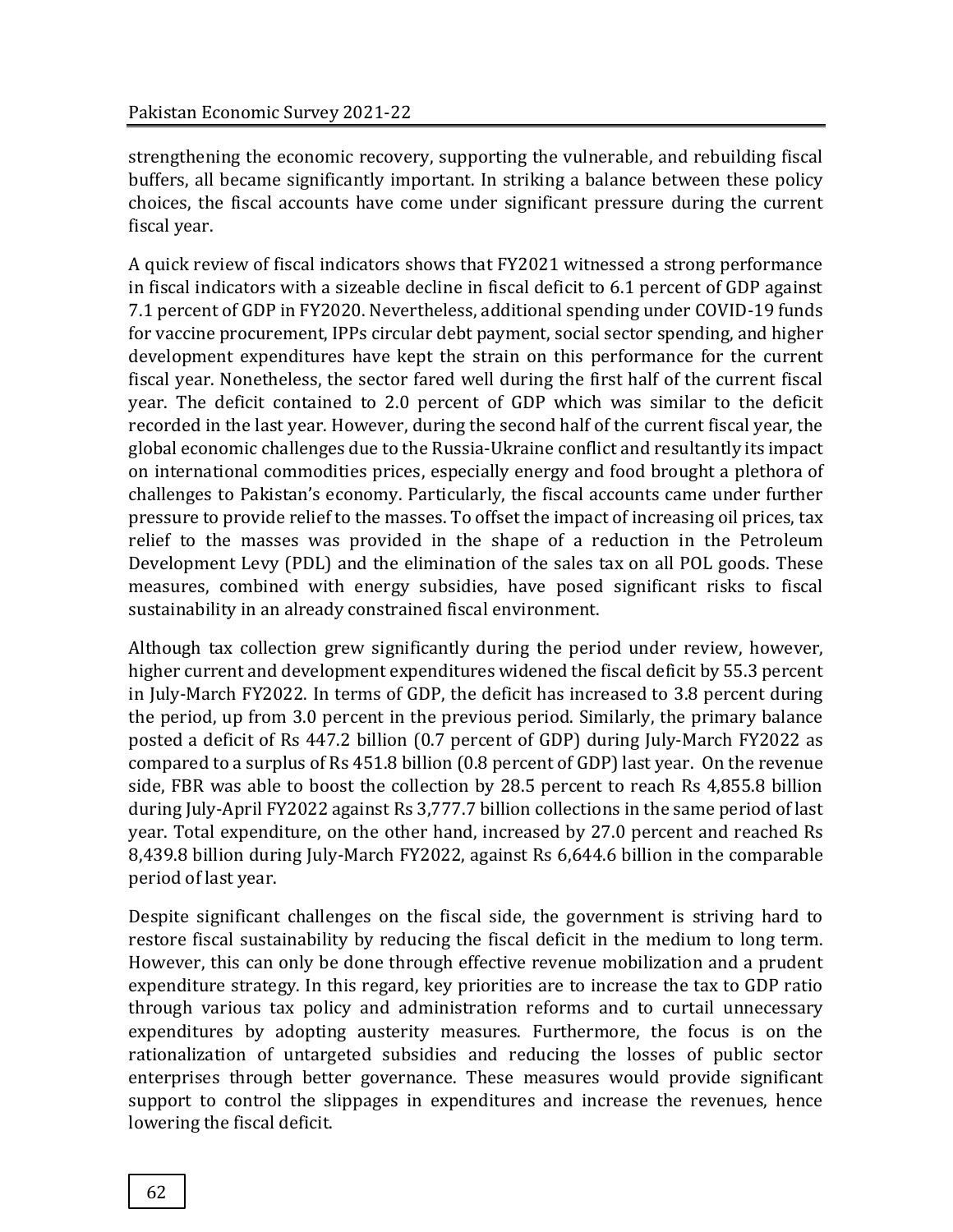### **Fiscal Performance (FY2021)**

In the fiscal year 2021, the fiscal deficit was reduced to 6.1 percent of GDP, down from 7.1 percent recorded in the preceding year, marking the second consecutive year of effective consolidation. Similarly, the primary balance was restricted to the deficit of Rs 653.6 billion (-1.2 percent of GDP) during FY2021 against the deficit of Rs 756.6 billion (-1.6 percent of GDP) in the same period of last year. Considerable growth in tax revenues, the slowdown in current spending, and a higher-thanexpected provincial surplus were the driving forces behind this improvement.



Overall, the total revenue receipts grew at a slower pace of 10.1 percent in FY2021, compared to the significant increase of 28.0 percent in FY2020. This slowdown in revenue growth was attributed to the sharp decline in non-tax collection relative to tax revenues during the period under review.

| Table: 4.1 Fiscal Indicators as percent of GDP  |                                 |                         |                    |                    |                      |                 |              |  |  |
|-------------------------------------------------|---------------------------------|-------------------------|--------------------|--------------------|----------------------|-----------------|--------------|--|--|
|                                                 | <b>Overall</b>                  |                         |                    | <b>Expenditure</b> | Revenue              |                 |              |  |  |
| Year                                            | <b>Fiscal</b><br><b>Deficit</b> | <b>Total</b><br>Current |                    | Development/1      | <b>Total</b><br>Rev. | Tax             | Non-Tax      |  |  |
| <b>FY2008</b>                                   | 7.3                             | 21.4                    | 17.4               | 4.0                | 14.1                 | 9.9             | 4.2          |  |  |
| <b>FY2009</b>                                   | 5.2                             | 19.2                    | 15.5               | 3.5                | 14.0                 | 9.1             | 4.9          |  |  |
| FY2010                                          | 6.2                             | 20.2                    | 16.0               | 4.4                | 14.0                 | 9.9             | 4.1          |  |  |
| FY2011                                          | 6.5                             | 18.9                    | 15.9               | 2.8                | 12.3                 | 9.3             | 3.0          |  |  |
| <b>FY2012</b>                                   | 8.8                             | 21.6                    | 17.3               | 3.9                | 12.8                 | 10.2            | 2.6          |  |  |
| <b>FY2013</b>                                   | 8.2                             | 21.5                    | 16.4               | 5.1                | 13.3                 | 9.8             | 3.5          |  |  |
| FY2014                                          | 5.5                             | 20.0                    | 15.9               | 4.9                | 14.5                 | 10.2            | 4.3          |  |  |
| <b>FY2015</b>                                   | 5.3                             | 19.6                    | 16.1               | 4.2                | 14.3                 | 11.0            | 3.3          |  |  |
|                                                 | <b>Overall</b>                  |                         | <b>Expenditure</b> |                    | Revenue              |                 |              |  |  |
| Year                                            | <b>Fiscal</b><br><b>Deficit</b> | <b>Total</b>            | <b>Current</b>     | Development/1      | <b>Total</b><br>Rev. | $\text{Tax}$ /2 | Non-Tax $/1$ |  |  |
| <b>FY2016</b>                                   | 4.1                             | 17.7                    | 14.3               | 4.0                | 13.6                 | 10.4            | 3.2          |  |  |
| <b>FY2017</b>                                   | 5.2                             | 19.1                    | 14.6               | 4.7                | 13.9                 | 10.4            | 3.5          |  |  |
| <b>FY2018</b>                                   | 5.8                             | 19.1                    | 14.9               | 4.1                | 13.3                 | 10.8            | 2.5          |  |  |
| <b>FY2019</b>                                   | 7.9                             | 19.1                    | 16.2               | 2.8                | 11.2                 | 9.7             | 1.5          |  |  |
| <b>FY2020</b>                                   | 7.1                             | 20.3                    | 17.9               | 2.5                | 13.2                 | 9.3             | 3.9          |  |  |
| <b>FY2021</b>                                   | 6.1                             | 18.5                    | 16.3               | 2.4                | 12.4                 | 9.4             | 2.9          |  |  |
| <b>FY2022B.E</b><br>$\sim$ $\sim$ $\sim$ $\sim$ | 6.3                             | 22.6                    | 19.2               | 3.5                | 16.3                 | 12.0            | 4.3          |  |  |

/1 including net lending

**Note:** Beginning from FY2016, Pakistan's GDP was rebased at 2015-16 prices from the old base of 2005-06. Therefore, wherever, GDP appears in the denominator the number prior to FY2016 are not comparable.

 $/2$ : During FY2021, the fiscal accounts have been reclassified in line with the implementation of PFM procedures. According to the reclassification, federal taxes other than FBR have now been included in non-tax revenue. To make the data comparable, the fiscal indicators since FY2016 have also been reclassified.

Source: Budget Wing and Economic Adviser Wing's Calculations, Finance Division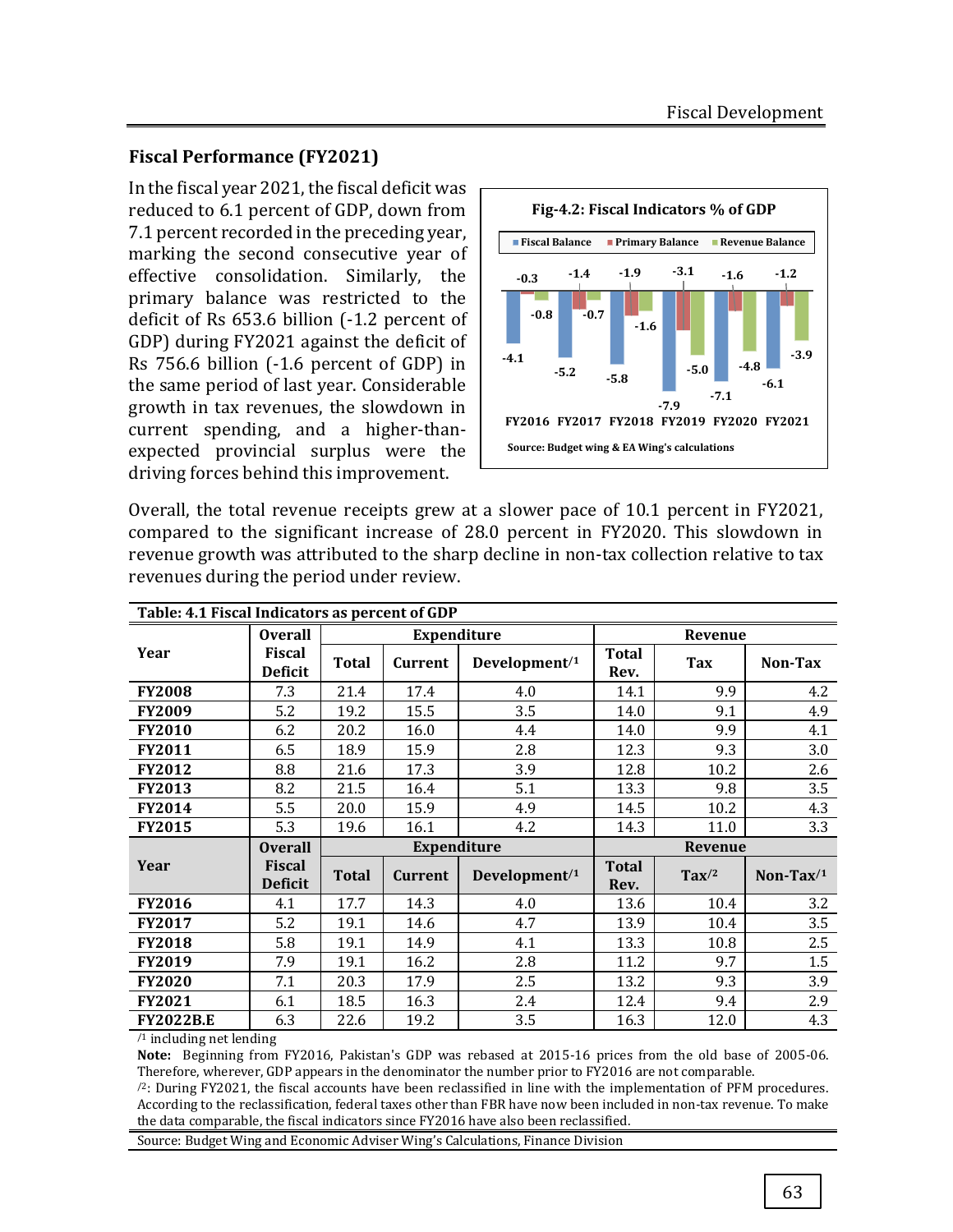

Note: In this chapter graphical representation of fiscal indicators as a percentage of GDP is based on revised data since FY2016

Tax collection increased by 19.5 percent (9.4 percent of GDP) in FY2021, up from 4.3 percent (9.3 percent of GDP) in FY2020. Both the Federal and Provincial Governments contributed to this improvement. Overall tax collection benefited from a revival in domestic economic activity during FY2021. Specifically, various policy and administrative measures to improve the tax collection, higher imports, and antismuggling measures supported FBR to achieve higher than expected revenue growth during FY2021. Non-tax revenues, on the other hand, fell by 12.4 percent in FY2021, primarily due to a decline in receipts from PTA profits, SBP profits, windfall levy against crude oil, and mark-up (PSEs and others).

During FY2021, total expenditures grew by 6.8 percent (18.5 percent of GDP) against the significant growth of 15.6 percent (20.3 percent of GDP) in the comparable period of FY2020. The slower pace in expenditure growth was realized on the back of 6.5 percent growth in current spending during FY2021 against a sharp rise of 20.1 percent in FY2020. In contrast, total development expenditures grew by 7.2 percent during FY2021 against a 2.0 percent decrease in FY2020. Overall, the expenditure management during FY2021 enabled the Government to use additional funds for spending on social safety

nets, the Economic Stimulus Package, and targeted assistance to various sectors of the economy.

On the provincial side, all the four provinces posted a cumulative surplus of Rs 313.6 billion in FY2021 against Rs 224.9 billion, posting a growth of 39.4 percent. Thus, a higher-than-expected provincial surplus combined with doubledigit growth in tax collection and contained current spending resulted in narrowing down the revenue expenditure gap during FY2021(Fig-4.4).

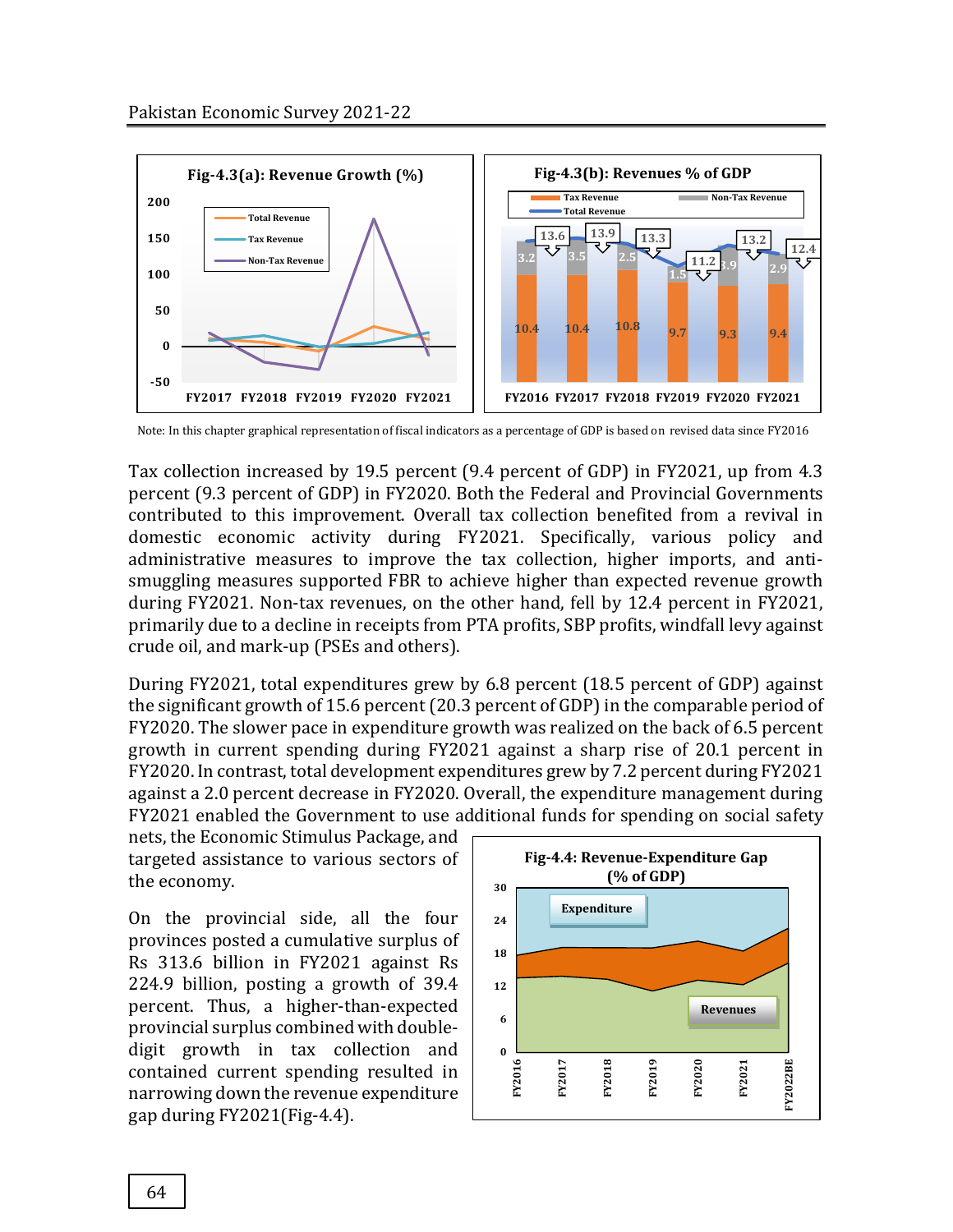#### **Review of Public Expenditures**

In developing countries, Governments find it difficult to sufficiently allocate resources for development purposes and to create employment opportunities due to limited resources. It is, therefore, important to adopt a prudent expenditure management strategy that not only meets revenue shortfalls and creates ample fiscal space for priority sectors, but also aids in reducing pressures on public finances.

Historically, public spending in Pakistan always remained under pressure due to unproductive and rigid expenditures. During the last two years, unprecedented spending requirements for economic revival, health, and social relief to mitigate the impact of COVID-19 put additional strain on already constrained public finances. However, the cautious expenditure management strategy improved the fiscal accounts in FY2021. The fiscal year 2021 was the second consecutive year of consolidation that paid off in reducing the fiscal deficit to 6.1 percent of GDP against 7.1 percent of GDP recorded in FY2020.

The fiscal year 2021 witnessed a significant slowdown in expenditures growth as it grew by 6.8 percent against a 15.6 percent increase in FY2020. The slow pace in expenditure growth was largely attributed to sluggish growth in current expenditures, while development expenditures, after three years of consecutive decline, saw a significant improvement in FY2021. During the year, the current expenditures accounted for 88.1 percent of total expenditures.



| Table 4.2: Trends in Components of Expenditure (% of GDP) |                           |                             |                           |                |                             |                                                  |                                 |                                       |                           |  |
|-----------------------------------------------------------|---------------------------|-----------------------------|---------------------------|----------------|-----------------------------|--------------------------------------------------|---------------------------------|---------------------------------------|---------------------------|--|
| Year                                                      | Total<br>Expen-<br>diture | Current<br>Expen-<br>diture | Markup<br><b>Payments</b> | <b>Defence</b> | Development<br>Expenditure* | <b>Non Interest</b><br><b>Non-Defence</b><br>Exp | <b>Fiscal</b><br><b>Deficit</b> | Revenue<br>Deficit/<br><b>Surplus</b> | Primary<br><b>Balance</b> |  |
| FY2008                                                    | 21.4                      | 17.4                        | 4.6                       | 2.6            | 4.2                         | 14.2                                             | 7.3                             | $-3.3$                                | $-2.7$                    |  |
| FY2009                                                    | 19.2                      | 15.5                        | 4.8                       | 2.5            | 3.4                         | 11.8                                             | 5.2                             | $-1.4$                                | $-0.3$                    |  |
| FY2010                                                    | 20.2                      | 16.0                        | 4.3                       | 2.5            | 4.1                         | 13.4                                             | 6.2                             | $-2.1$                                | $-1.9$                    |  |
| FY2011                                                    | 18.9                      | 15.9                        | 3.8                       | 2.5            | 2.8                         | 12.6                                             | 6.5                             | $-3.5$                                | $-2.7$                    |  |
| FY2012                                                    | 21.6                      | 17.3                        | 4.4                       | 2.5            | 3.9                         | 14.6                                             | 8.8                             | $-4.5$                                | $-4.3$                    |  |
| FY2013                                                    | 21.5                      | 16.4                        | 4.4                       | 2.4            | 3.5                         | 14.7                                             | 8.2                             | $-3.0$                                | $-3.8$                    |  |
| FY2014                                                    | 20.0                      | 15.9                        | 4.6                       | 2.5            | 4.5                         | 12.9                                             | 5.5                             | $-1.5$                                | $-1.0$                    |  |
| FY2015                                                    | 19.6                      | 16.1                        | 4.8                       | 2.5            | 4.1                         | 12.3                                             | 5.3                             | $-1.8$                                | $-0.6$                    |  |
| FY2016                                                    | 17.7                      | 14.3                        | 3.9                       | 2.3            | 4.0                         | 11.5                                             | 4.1                             | $-0.8$                                | $-0.3$                    |  |
| FY2017                                                    | 19.1                      | 14.6                        | 3.8                       | 2.5            | 4.8                         | 12.8                                             | 5.2                             | $-0.7$                                | $-1.4$                    |  |
| FY2018                                                    | 19.1                      | 14.9                        | 3.8                       | 2.6            | 4.0                         | 12.7                                             | 5.8                             | $-1.6$                                | $-1.9$                    |  |
| FY2019                                                    | 19.1                      | 16.2                        | 4.8                       | 2.6            | 2.7                         | 11.7                                             | 7.9                             | $-5.0$                                | $-3.1$                    |  |
| FY2020                                                    | 20.3                      | 17.9                        | 5.5                       | 2.6            | 2.4                         | 12.2                                             | 7.1                             | $-4.8$                                | $-1.6$                    |  |
| FY2021                                                    | 18.5                      | 16.3                        | 4.9                       | 2.4            | $2.2\,$                     | 11.2                                             | 6.1                             | $-3.9$                                | $-1.2$                    |  |
| <b>FY2022 B.E</b>                                         | 22.6                      | 19.2                        | 5.7                       | 2.5            | 3.6                         | 14.4                                             | 6.3                             | $-2.9$                                | $-0.7$                    |  |

\* excluding net lending

Note: Indicators since FY2016 are based on revised GDP on a new base (2015-16). Therefore, the numbers prior to FY2016 are not comparable.

Source: Budget Wing, Finance Division, and EA Wing's Calculations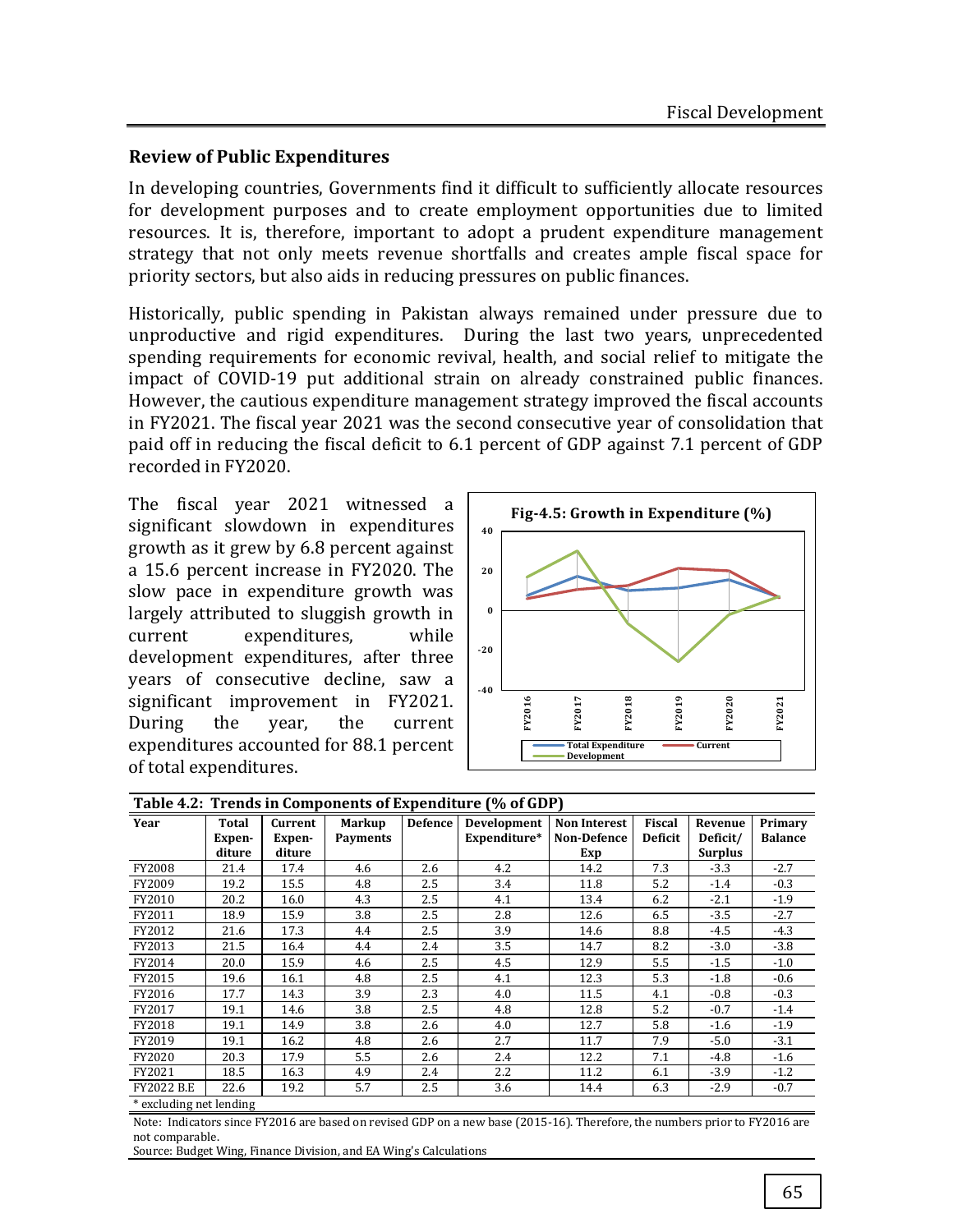In FY2021, current expenditures increased by 6.5 percent down from 20.1 percent growth in the preceding year. Within total current expenditures, federal spending increased by only 4.1 percent in FY2021, compared to 26.0 percent growth in FY2020. The federal government was able to restrict the growth in non-mark-up expenditures to 7.1 percent in FY2021 from 17.9 percent in FY2020. Provinces, on the other hand, saw a significant rise in current spending, which increased by 12.1 percent in FY2021 from 8.1 percent in FY2020.



The component-wise analysis shows that the markup payments grew by 5.0 percent in FY2021 against a sharp rise of 25.3 percent in the year earlier. The major contribution to 5.0 percent growth during the year entirely came from 9.1 percent growth in domestic payments, while foreign payments contracted by 26.3 percent in the same period. Lower interest rates and debt relief through the Debt Service Suspension Initiative (DSSI) were the main reasons for the limited growth in markup payments in FY2021. Mark-up payments contributed 26.7 percent of total expenditures in FY2021, down from 27.2 percent in FY2020, while their share of current expenditure remained nearly the same at 30.3 percent in FY2021, down from 30.7 percent in the previous year.

Defence expenditures grew by 8.5 percent in FY2021 against 5.8 percent growth in FY2020. Its contribution to total and current spending increased to 12.8 percent and 14.5 percent in FY2021 from 12.6 percent and 14.2 percent in FY2020, respectively. The running of civil government expenditures witnessed a decline of 3.5 percent in FY2021 against a 3.2 percent increase recorded in FY2020. The decline under this head is the outcome of various austerity measures that were adopted during the year. In FY2021, the expenditures under subsidies increased by 18.1 percent down from 84.2 percent recorded in FY2020. During FY2021, the power sector continued to be the largest beneficiary of high subsidies, receiving Rs 339.0 billion compared to Rs 269.8 million during the same period in FY2020. The contribution of subsidies to current expenditure increased to 4.7 percent in FY2021 from 4.2 percent in FY2020.

The development spending grew by 7.2 percent after witnessing a significant contraction for the past three consecutive years. Within total development expenditures, PSDP spending increased by 11.2 percent mainly due to higher provincial development expenditures which posted a significant growth (23.8 percent) during the second consecutive year. Federal PSDP (Net excluding development grants to provinces), on the other hand, was reduced by 5.7 percent during the year.

## **Structure of Tax Revenues**

Tax revenue is an important and primary source of income for the Government to meet planned expenditures and achieve growth targets. In this regard, an effective tax system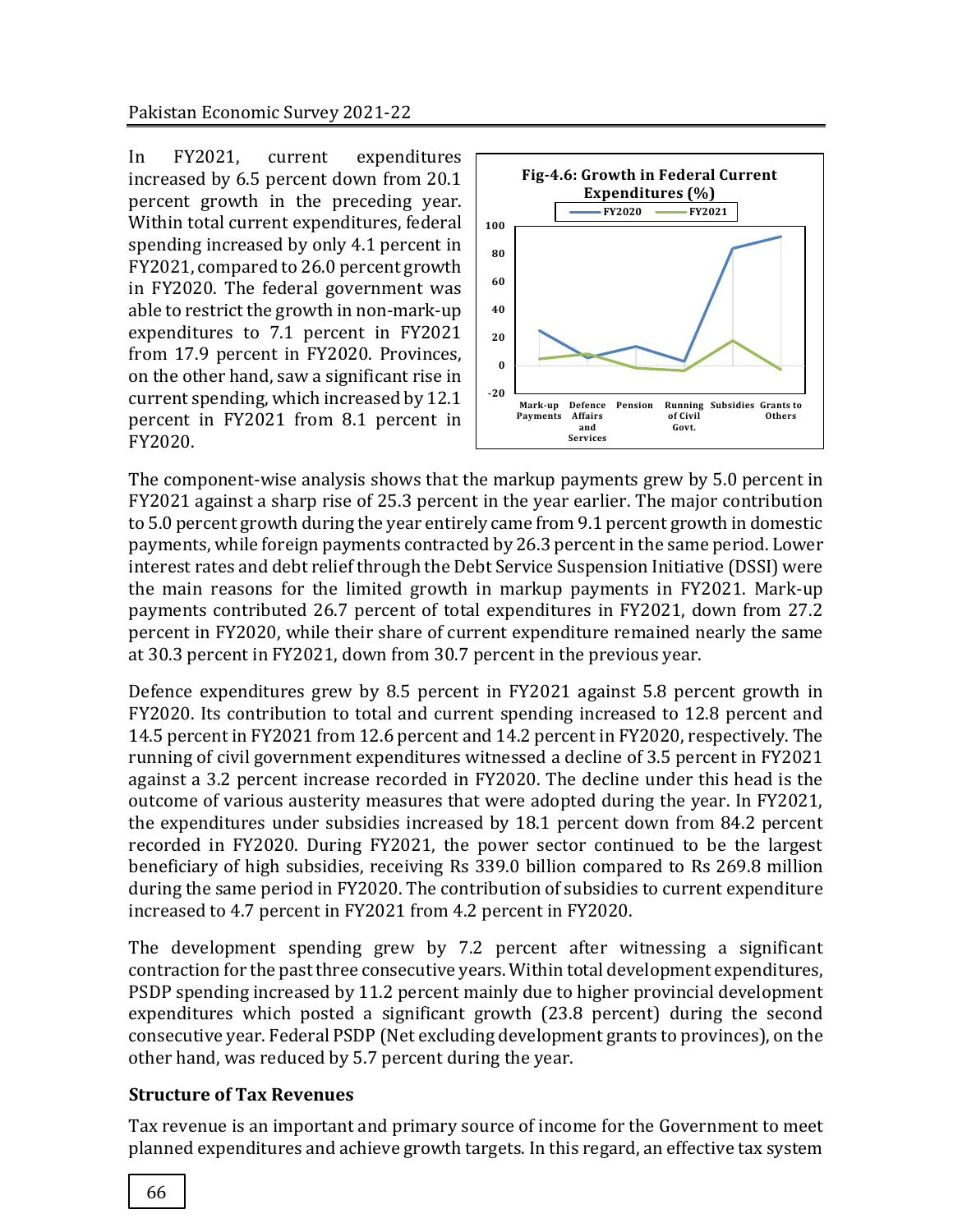is imperative because it provides countries with the necessary fiscal space to finance various social and physical infrastructures required for achieving higher inclusive and sustainable economic growth.

The tax-to-GDP ratio is the real index for measuring tax compliance, capacity, and efficiency in the tax system. A higher taxto-GDP ratio allows the government to rely more on domestic resources rather than external sources of revenue, while also ensuring the availability of sufficient funds to meet a country's development and social expenditures. Unfortunately, the tax-to-GDP ratio in Pakistan remains low over the years. There are a variety of factors responsible for the low tax to GDP ratio including a narrow tax base particularly agriculture contributing



minimally to the tax collection, tax evasion, poor documentation, the informal economy, exemptions/concessions, smuggling, weak audit & enforcement, a lack of automation, and lengthy litigation<sup>1</sup>. As a result of insufficient tax revenues, the country has faced numerous challenges over the years in providing much-needed fiscal space for priority areas such as infrastructure, education, health, and targeted social assistance.

Overall tax revenues (federal & provincial) increased to 9.4 percent of GDP in FY2021 against 9.3 percent of GDP recorded in FY2020 (Fig-4.7). In total, FBR which collects a major part of tax revenues was able to increase the tax to GDP ratio to 8.5 percent in FY2021 against 8.4 percent of GDP in FY2020.

Total tax collection has been severely impacted over the last two years: first in FY2019 due to a slowdown in economic activity because of stabilization measures, a low tax rate on major petroleum products, import compression, suspension of withholding tax collection on mobile top-ups, and a reduced rate on salary income. Second, during FY2020, the COVID-19 crisis hampered tax collection. However, FBR's measures to improve the tax collection helped it to achieve a growth of 19 percent in FY2021 against a 4.4 percent rise in the preceding year. It is



worth mentioning that FBR tax collection crossed the Rs 4 trillion mark for the first time

 $\overline{a}$ 

<sup>1</sup> FBR Biannual Review Jan-Jun 2020-21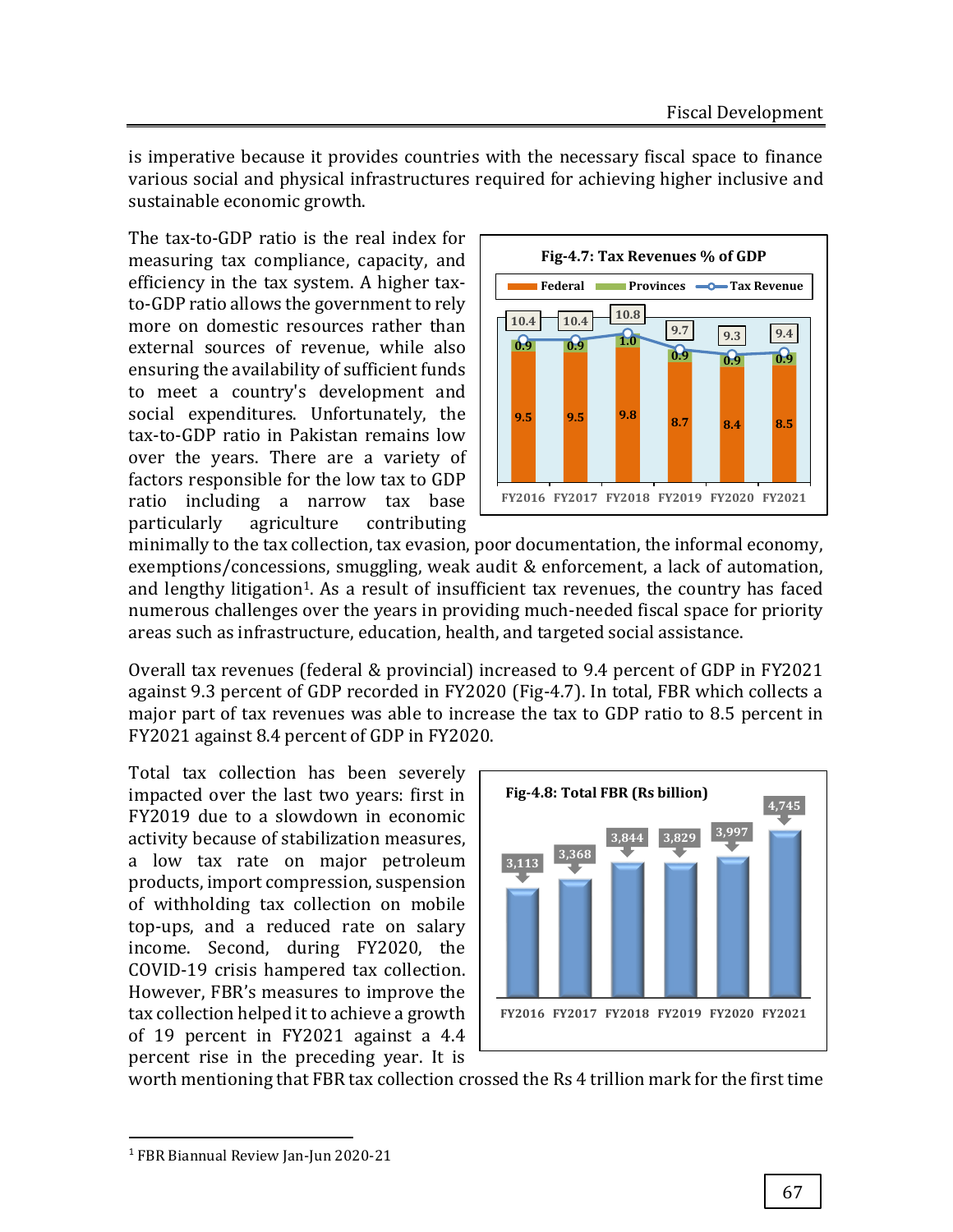in history. Nonetheless, during the last six years, the tax to GDP ratio remained lower within a range of 8.4 percent and 9.8 percent.

| Table 4.3: Structure of Federal Tax Revenue<br>(Rs billion) |              |                                                                                                       |               |                |                       |               |              |
|-------------------------------------------------------------|--------------|-------------------------------------------------------------------------------------------------------|---------------|----------------|-----------------------|---------------|--------------|
|                                                             | <b>Total</b> | <b>Tax Rev</b>                                                                                        | <b>Direct</b> |                | <b>Indirect Taxes</b> |               |              |
| Year                                                        | (FBR)        | as % of                                                                                               | <b>Taxes</b>  | <b>Customs</b> | <b>Sales</b>          | <b>Excise</b> | <b>Total</b> |
|                                                             |              | <b>GDP</b>                                                                                            |               |                |                       |               |              |
| FY2008                                                      | 1,008.1      | 9.5                                                                                                   | 387.9         | 150.7          | 377.4                 | 92.1          | 620.2        |
|                                                             |              |                                                                                                       | [38.5]        | ${24.3}$       | ${60.9}$              | ${14.9}$      | [61.5]       |
| FY2009                                                      | 1,161.1      | 8.8                                                                                                   | 443.5         | 148.4          | 451.7                 | 117.5         | 717.6        |
|                                                             |              |                                                                                                       | [38.2]        | ${20.7}$       | ${62.9}$              | ${16.4}$      | [61.8]       |
| FY2010                                                      | 1,327.4      | 8.9                                                                                                   | 526.0         | 160.3          | 516.3                 | 124.8         | 801.4        |
|                                                             |              |                                                                                                       | [39.6]        | ${20.0}$       | ${64.4}$              | ${15.6}$      | $[60.4]$     |
| FY2011                                                      | 1,558.2      | 8.5                                                                                                   | 602.5         | 184.9          | 633.4                 | 137.4         | 955.7        |
|                                                             |              |                                                                                                       | $[38.7]$      | ${19.3}$       | ${66.3}$              | ${14.4}$      | [61.3]       |
| FY2012                                                      | 1,882.7      | 9.4                                                                                                   | 738.4         | 216.9          | 804.9                 | 122.5         | 1,144.3      |
|                                                             |              |                                                                                                       | [39.2]        | ${19.0}$       | ${70.3}$              | ${10.7}$      | $[60.8]$     |
| FY2013                                                      | 1,946.4      | 8.7                                                                                                   | 743.4         | 239.5          | 842.5                 | 121.0         | 1,203.0      |
|                                                             |              |                                                                                                       | [38.2]        | ${19.9}$       | ${70.0}$              | ${10.1}$      | [61.8]       |
| FY2014                                                      | 2,254.5      | 9.0                                                                                                   | 877.3         | 242.8          | 996.4                 | 138.1         | 1,377.3      |
|                                                             |              |                                                                                                       | [38.9]        | ${17.6}$       | ${72.3}$              | ${10.0}$      | $[61.1]$     |
| FY2015                                                      | 2,589.9      | 9.4                                                                                                   | 1,033.7       | 306.2          | 1,087.8               | 162.2         | 1,556.2      |
|                                                             |              |                                                                                                       | $[39.9]$      | ${19.7}$       | ${69.9}$              | ${10.4}$      | $[60.2]$     |
| FY2016                                                      | 3,112.7      | 9.5                                                                                                   | 1,217.3       | 404.6          | 1,302.7               | 188.1         | 1,895.4      |
|                                                             |              |                                                                                                       | [39.1]        | ${21.3}$       | ${68.8}$              | ${9.9}$       | [60.9]       |
| FY2017                                                      | 3,367.9      | 9.5                                                                                                   | 1,344.2       | 496.8          | 1,329.0               | 197.9         | 2,023.7      |
|                                                             |              |                                                                                                       | [39.9]        | ${24.5}$       | ${65.7}$              | ${9.8}$       | [60.1]       |
| FY2018                                                      | 3,843.8      | 9.8                                                                                                   | 1,536.6       | 608.4          | 1,485.3               | 213.5         | 2,307.2      |
|                                                             |              |                                                                                                       | $[39.7]$      | ${26.4}$       | ${64.4}$              | ${9.3}$       | [60.0]       |
| FY2019                                                      | 3,828.5      | 8.7                                                                                                   | 1,445.5       | 685.6          | 1,459.2               | 238.2         | 2,383.0      |
|                                                             |              |                                                                                                       | $[37.8]$      | ${28.8}$       | ${61.2}$              | ${10.0}$      | $[62.2]$     |
| FY2020                                                      | 3,997.4      | 8.4                                                                                                   | 1,523.4       | 626.6          | 1,596.9               | 250.5         | 2,474.0      |
|                                                             |              |                                                                                                       | [38.1]        | ${25.3}$       | ${64.5}$              | ${10.1}$      | [61.9]       |
| FY2021                                                      | 4,745.0      | 8.5                                                                                                   | 1,731.3       | 748.4          | 1,988.3               | 277.0         | 3,013.7      |
|                                                             |              |                                                                                                       | [36.5]        | ${24.8}$       | ${66.0}$              | ${9.2}$       | $[63.5]$     |
| FY2022<br>B.E                                               | 5,829.0      | 10.8                                                                                                  | 2,182.0       | 785.0          | 2,506.0               | 356.0         | 3,647.0      |
| <b>B.E: Budget Estimate</b>                                 |              |                                                                                                       |               |                |                       |               |              |
|                                                             |              | Note: FBR tax to GDP ratio since FY2016 is calculated on the basis of the revised GDP at the new base |               |                |                       |               |              |
| 2015-16.                                                    |              |                                                                                                       |               |                |                       |               |              |

[]as % of total taxes, {} as % of indirect taxes

**Source: Federal Board of Revenue**

Within FBR net tax collection, sales tax posted the highest growth of 24.5 percent followed by customs duty 19.4 percent, direct taxes 13.6 percent, and federal excise duty (FED) 10.6 percent in FY2021 against 9.4 percent, negative 8.6 percent, 5.4 percent, and 5.2 percent, respectively in FY2020. The share-wise analysis implies that Pakistan's tax system is mostly reliant on indirect taxes. For instance, sales tax remained the top revenue-generating source with a 42 percent share in total tax collection. Whereas direct taxes contributed 36.5 percent, customs duty 16 percent, and FED 6 percent in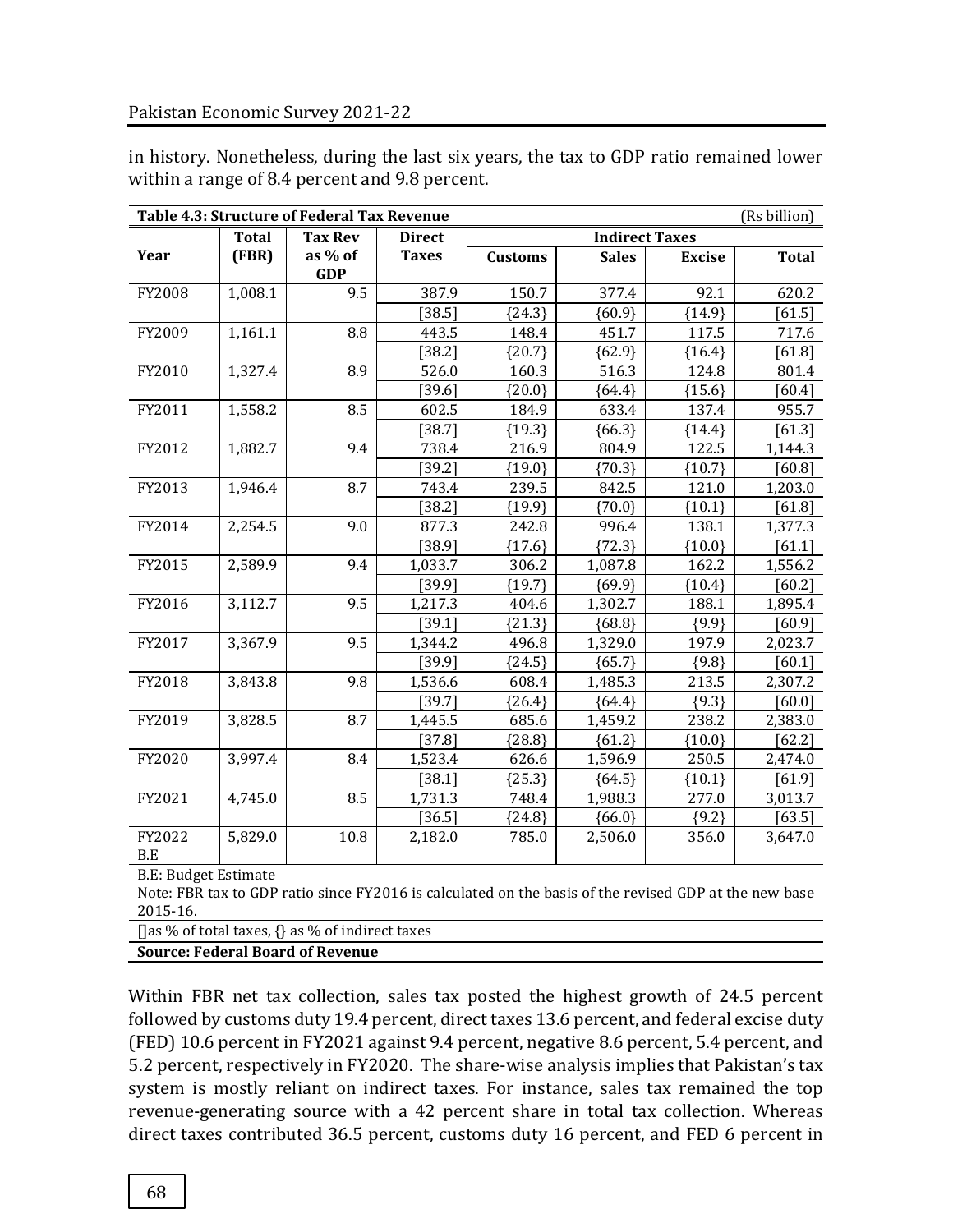FBR tax collection. It implies that indirect taxes, which are regressive in nature, account for the majority of tax revenue in Pakistan, contributing to more than 60 percent of total FBR tax collection. Direct taxes, on the other hand, are a more equitable way of increasing revenue because they make the system more progressive by narrowing down the inequality gap.

FBR has taken various steps over the last many years to increase the contribution of direct taxes in overall tax collection. The maximum statutory rates of customs duty have been reduced from 125 percent in FY1988 to currently 20 percent. Similarly, the contribution of customs duty in the total collection came down from 45.7 percent in FY1991 to 15.8 percent in FY2021. The tax base of FED contracted over the years and now is restricted to only a few commodities like cigarettes, cement, beverages, international travel, etc. The contribution of FED in the total collection also dropped from around 20 percent in FY1991 to 5.8 percent in FY2021. The sales tax was restructured as a tax on consumption, which is in line with the principles of equity and progressivity.

Over the period, customs duty slabs have been reduced from 7 to 4 and the highest slab has been brought down from 30 percent to 20 percent. Accordingly, customs duty slabs have been reduced to four, i.e., 3 percent, 11 percent, 16 percent, and 20 percent, with a ceiling of 20 percent and a floor of 3 percent, with exception of a few goods like vehicles & alcoholic beverages. This significant reduction in tariff slabs has helped reduce the share of indirect taxes.

The FBR is working hard to increase revenue collection and the tax-to-GDP ratio through various tax policies and administrative reforms. In this regard, efforts are being made through maximum taxpayer facilitation, automation, ease of transactions, reducing human interface, minimizing procedural complications, increasing tax awareness, and improving the overall efficiency of the tax machinery.

## **Budget Strategy FY2022**

The primary objectives of Budget FY2022 were to strike a balance between fiscal deficits caused by COVID-19 and economic growth, to maintain the primary balance at a sustainable level, to mobilize resources through tax reforms, to keep the development budget at an adequate level to stimulate sustainable economic growth, to implement austerity measures, to limit non-productive spending, etc.

For FY2022, the fiscal deficit is budgeted to remain at 6.3 percent of GDP with total expenditure at 22.6 percent while revenues at 16.3 percent of GDP. Within expenditures, development spending is expected to be at 3.2 percent of GDP while current expenditure is budgeted to be 19.2 percent of GDP. The Budget FY2022 has enhanced the expenditure estimates while directing them towards more productive expenditure. Within revenues, total tax collection (federal and provincial) is expected to rise by 12.0 percent of GDP while non-tax collection is budgeted to be at 4.3 percent of GDP.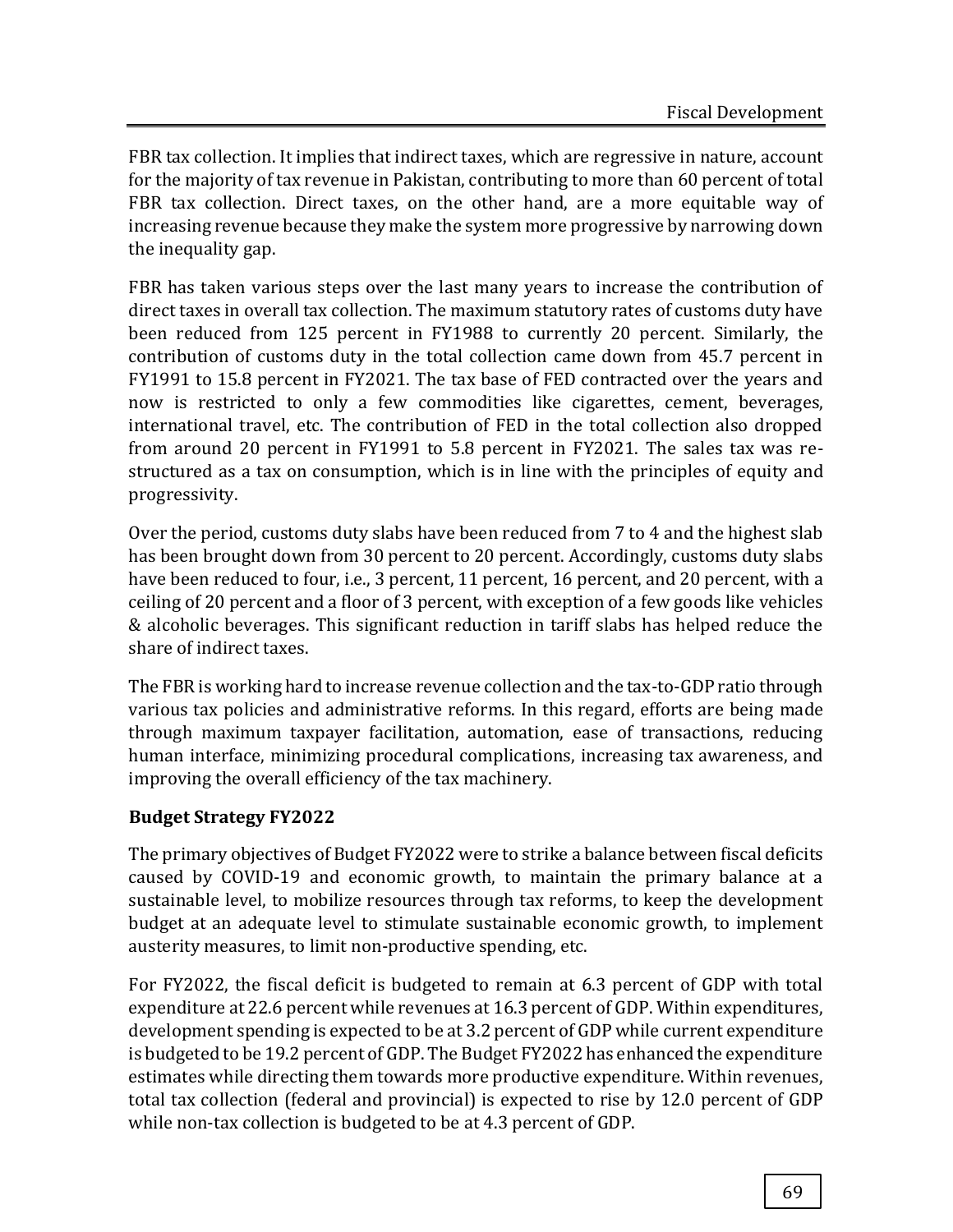To achieve the set targets, the FY2022 budget introduced several fiscal measures on both the expenditure and revenue sides. However, during the first nine months of the current fiscal year, additional spending under COVID-19 funds for vaccine procurement, IPPs Circular debt payment, social sector spending, and higher development expenditures strained the fiscal sector, thus reversing the consolidation gains made over the last two years. All these factors in confluence with the global economic challenges resulting from the Russia-Ukraine conflict, as well as the impact on international commodities and oil prices, have increased the risk of fiscal slippages during the current fiscal year.

## **Fiscal Performance (July-March, FY2022)**

During July-March FY2022, the fiscal deficit increased to 3.8 percent of GDP (Rs 2,565.6 billion) against 3.0 percent of GDP (Rs 1,652.0 billion) in the same period of last year (Fig-4.9). Similarly, the primary balance posted a deficit of Rs 447.2 billion against the surplus of Rs 451.8 billion during the period under review. While revenue deficit also deteriorated to 2.2 percent of GDP in the first nine months of FY2022 against the deficit of 2.0 percent of GDP in the same period of FY2021.

Total revenues increased by 17.7 percent and reached Rs 5,874.2 billion in July-March FY2022 against Rs 4,992.6 billion in the same period of last year. Revenue growth appears to be impressive when compared to the meager 6.5 percent growth recorded in the same period of FY2021. A significant increase in tax collection was a key factor in boosting revenue growth, which more than offset the decline in non-tax revenues during the review period. During the first nine months of the current fiscal year, total tax FY2022. A significant increase in tax<br>
collection was a key factor in boosting<br>
revenue growth, which more than offset<br>
the decline in non-tax revenues during<br>
the review period. During the first nine<br>
months of the curren





collection (federal & provincial) grew by 28.1 percent to reach Rs 4,821.9 billion as compared to Rs 3,765.0 billion in the comparable period of last year.

Non-tax revenues, on the other hand, fell 14.3 percent to Rs 1,052.2 billion in July-March FY2022, compared to Rs 1,227.6 billion in the same period the previous year. Within the total, federal non-tax revenue declined by 16.3 percent to Rs 958.5 billion in July-March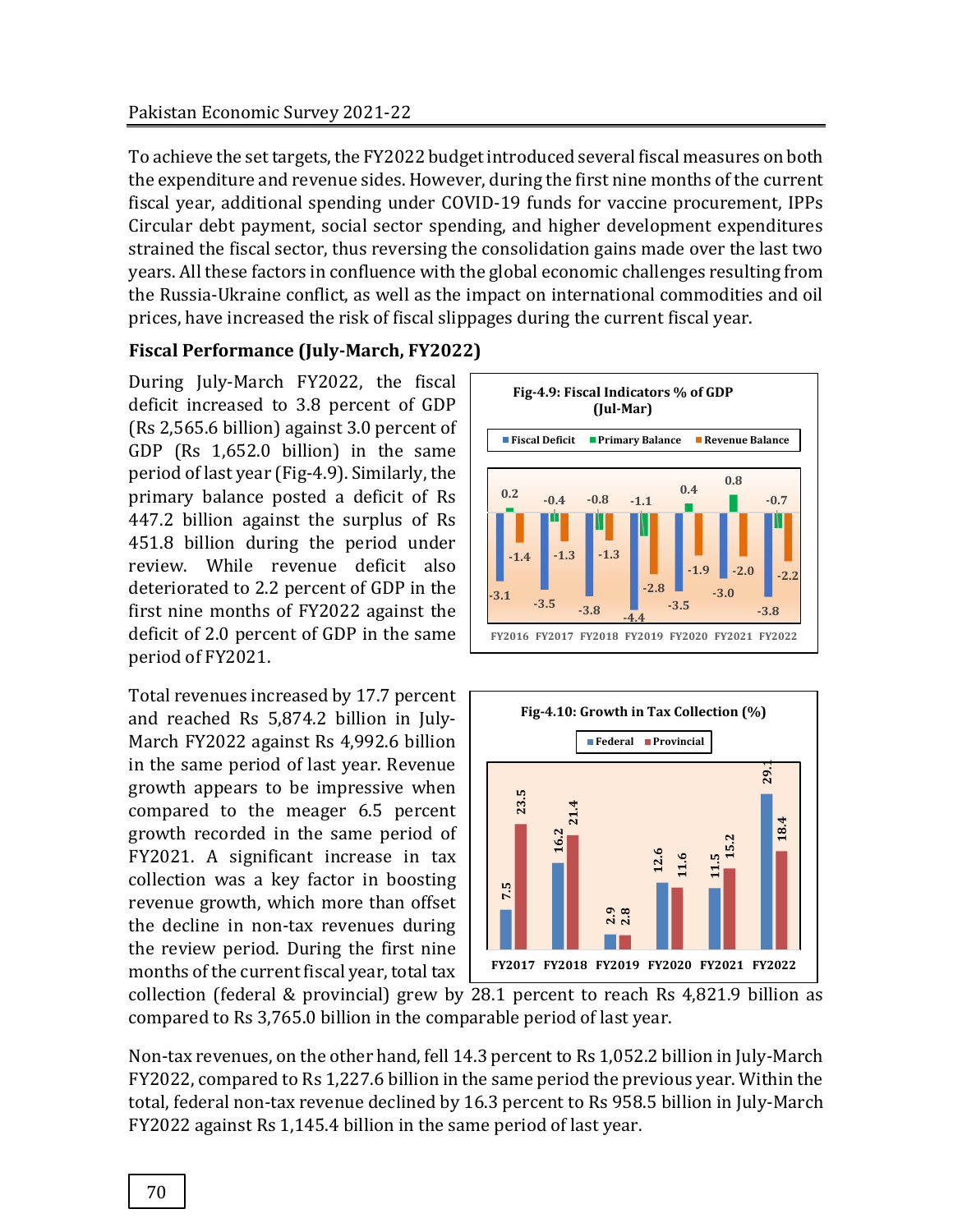

| 474<br>126<br>62<br>in<br>53<br>39<br>20<br>$\overline{18}$<br>FY2022                                                                                                                                                                                                                                                                                                                                                                                                                                                                                            | 498<br>369<br>53<br>n.<br>5<br>FY2021 |  | ■ Profit PTA<br>Pakistan<br><b>Cess</b><br>Petroleum Levy | ■ Mark-up (PSES & Uthers)<br>■ Surplus Profit of State Bank of<br>Royalties on Oil\ Gas<br>Gas Infrastructure Development<br>Natural Gas Development Surcharge |         |  |  |  |  |  |
|------------------------------------------------------------------------------------------------------------------------------------------------------------------------------------------------------------------------------------------------------------------------------------------------------------------------------------------------------------------------------------------------------------------------------------------------------------------------------------------------------------------------------------------------------------------|---------------------------------------|--|-----------------------------------------------------------|----------------------------------------------------------------------------------------------------------------------------------------------------------------|---------|--|--|--|--|--|
|                                                                                                                                                                                                                                                                                                                                                                                                                                                                                                                                                                  |                                       |  |                                                           |                                                                                                                                                                |         |  |  |  |  |  |
| In contrast, provincial non-tax collection increased by 14.1 percent to reach Rs 93.7<br>billion during July-March FY2022 against Rs 82.2 billion last year. The decline in federal<br>non-tax collection is largely attributed to the significant drop in receipts from petroleum<br>levy, GIDC, and SBP profit. Petroleum levy receipts, in particular, fell by 66.0 percent<br>(Fig-4.11). Due to higher international oil prices during the current fiscal year, the<br>Government reduced the petroleum levy and sales tax to provide relief to the masses. |                                       |  |                                                           |                                                                                                                                                                |         |  |  |  |  |  |
| Table 4.4: Consolidated Revenue & Expenditure of the Government                                                                                                                                                                                                                                                                                                                                                                                                                                                                                                  |                                       |  |                                                           | <b>Jul-Mar (Rs billion)</b>                                                                                                                                    | Growth  |  |  |  |  |  |
|                                                                                                                                                                                                                                                                                                                                                                                                                                                                                                                                                                  | <b>FY2022 B.E</b>                     |  | <b>FY2022</b>                                             | FY2021                                                                                                                                                         | (%)     |  |  |  |  |  |
| A. Total Revenue                                                                                                                                                                                                                                                                                                                                                                                                                                                                                                                                                 | 8,776.0                               |  | 5,874.2                                                   | 4,992.6                                                                                                                                                        | 17.7    |  |  |  |  |  |
| % of GDP                                                                                                                                                                                                                                                                                                                                                                                                                                                                                                                                                         | 16.3                                  |  | 8.8                                                       | 8.9                                                                                                                                                            |         |  |  |  |  |  |
| a) Tax Revenue                                                                                                                                                                                                                                                                                                                                                                                                                                                                                                                                                   | 6,484.0                               |  | 4,821.9                                                   | 3,765.0                                                                                                                                                        | 28.1    |  |  |  |  |  |
| % of GDP                                                                                                                                                                                                                                                                                                                                                                                                                                                                                                                                                         | 12.0                                  |  | 7.2                                                       | 6.7                                                                                                                                                            |         |  |  |  |  |  |
| <b>Federal (FBR Taxes)</b>                                                                                                                                                                                                                                                                                                                                                                                                                                                                                                                                       | 5,829.0                               |  | 4,383.6                                                   | 3,394.9                                                                                                                                                        | 29.1    |  |  |  |  |  |
| % of GDP                                                                                                                                                                                                                                                                                                                                                                                                                                                                                                                                                         | 10.8                                  |  | 6.5                                                       | 6.1                                                                                                                                                            |         |  |  |  |  |  |
| <b>Provincial Tax Revenue</b>                                                                                                                                                                                                                                                                                                                                                                                                                                                                                                                                    | 655.0                                 |  | 438.3                                                     | 370.1                                                                                                                                                          | 18.4    |  |  |  |  |  |
| b) Non-Tax Revenue                                                                                                                                                                                                                                                                                                                                                                                                                                                                                                                                               | 2,292.0                               |  | 1,052.2                                                   | 1,227.6                                                                                                                                                        | $-14.3$ |  |  |  |  |  |
| % of GDP                                                                                                                                                                                                                                                                                                                                                                                                                                                                                                                                                         | 4.3                                   |  | 1.6                                                       | 2.2                                                                                                                                                            |         |  |  |  |  |  |
| <b>B.</b> Total Expenditure                                                                                                                                                                                                                                                                                                                                                                                                                                                                                                                                      | 12,196.0                              |  | 8,439.8                                                   | 6,644.6                                                                                                                                                        | 27.0    |  |  |  |  |  |
| % of GDP                                                                                                                                                                                                                                                                                                                                                                                                                                                                                                                                                         | 22.6                                  |  | 12.6                                                      | 11.9                                                                                                                                                           |         |  |  |  |  |  |
| a) Current Expenditure                                                                                                                                                                                                                                                                                                                                                                                                                                                                                                                                           | 10,321.0                              |  | 7,378.0                                                   | 6,085.4                                                                                                                                                        | 21.2    |  |  |  |  |  |
| % of GDP<br><b>Federal</b>                                                                                                                                                                                                                                                                                                                                                                                                                                                                                                                                       | 19.2<br>7,417.0                       |  | 11.0<br>5,209.9                                           | 10.9                                                                                                                                                           | 25.3    |  |  |  |  |  |
| <b>Markup Payments</b>                                                                                                                                                                                                                                                                                                                                                                                                                                                                                                                                           | 2,060.0                               |  | 2,118.5                                                   | 4,157.3<br>2,103.9                                                                                                                                             | 0.7     |  |  |  |  |  |
| % of GDP                                                                                                                                                                                                                                                                                                                                                                                                                                                                                                                                                         | 3.8                                   |  | 3.2                                                       | 3.8                                                                                                                                                            | $-12.7$ |  |  |  |  |  |
| <b>Defence</b>                                                                                                                                                                                                                                                                                                                                                                                                                                                                                                                                                   | 1,370.0                               |  | 881.9                                                     | 784.0                                                                                                                                                          | 12.5    |  |  |  |  |  |
| % of GDP                                                                                                                                                                                                                                                                                                                                                                                                                                                                                                                                                         | 2.5                                   |  | 1.3                                                       | 1.4                                                                                                                                                            |         |  |  |  |  |  |
| <b>Provincial</b>                                                                                                                                                                                                                                                                                                                                                                                                                                                                                                                                                | 2,904.0                               |  | 2,168.2                                                   | 1,928.1                                                                                                                                                        | 12.4    |  |  |  |  |  |
| b) Development Expenditure & net                                                                                                                                                                                                                                                                                                                                                                                                                                                                                                                                 | 1,875.0                               |  | 1,051.1                                                   | 722.9                                                                                                                                                          | 45.4    |  |  |  |  |  |
| lending                                                                                                                                                                                                                                                                                                                                                                                                                                                                                                                                                          |                                       |  |                                                           |                                                                                                                                                                |         |  |  |  |  |  |
| % of GDP                                                                                                                                                                                                                                                                                                                                                                                                                                                                                                                                                         | 3.5                                   |  | 1.6                                                       | 1.3                                                                                                                                                            | 26.1    |  |  |  |  |  |
| <b>PSDP</b>                                                                                                                                                                                                                                                                                                                                                                                                                                                                                                                                                      | 1,954.0                               |  | 1,032.7                                                   | 653.9                                                                                                                                                          | 57.9    |  |  |  |  |  |
| c) Net Lending                                                                                                                                                                                                                                                                                                                                                                                                                                                                                                                                                   | $-79.0$                               |  | 18.4                                                      | 55.0                                                                                                                                                           |         |  |  |  |  |  |
| e) Statistical discrepancy                                                                                                                                                                                                                                                                                                                                                                                                                                                                                                                                       |                                       |  | 10.7                                                      | $-163.8$                                                                                                                                                       |         |  |  |  |  |  |
| C. Overall Fiscal Balance                                                                                                                                                                                                                                                                                                                                                                                                                                                                                                                                        | $-3,420.0$                            |  | $-2,565.6$                                                | $-1,652.0$                                                                                                                                                     | 55.3    |  |  |  |  |  |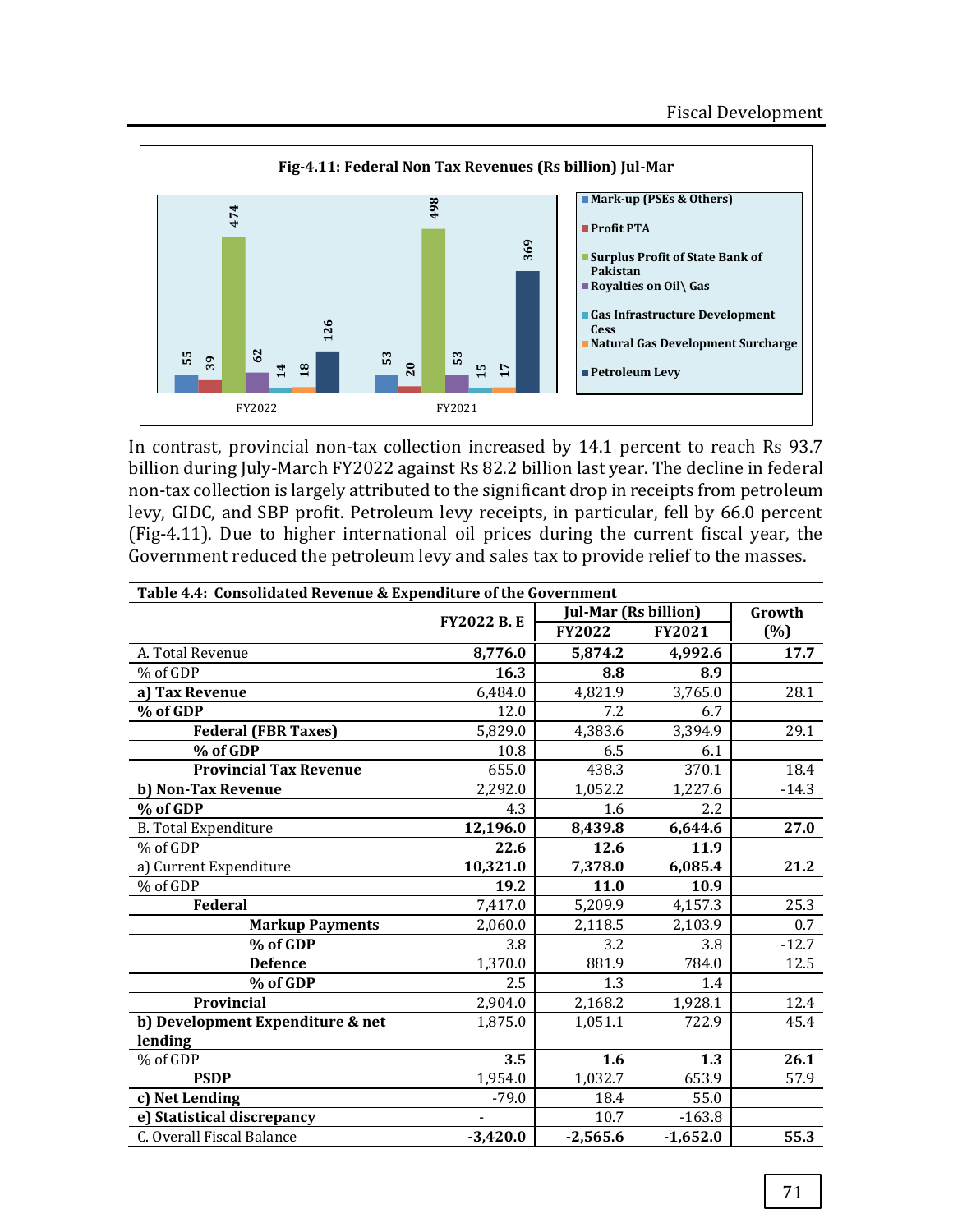| Table 4.4: Consolidated Revenue & Expenditure of the Government |                          |                             |               |      |  |  |  |  |
|-----------------------------------------------------------------|--------------------------|-----------------------------|---------------|------|--|--|--|--|
|                                                                 | <b>FY2022 B.E</b>        | <b>Jul-Mar (Rs billion)</b> | Growth        |      |  |  |  |  |
|                                                                 |                          | <b>FY2022</b>               | <b>FY2021</b> | (%)  |  |  |  |  |
| As % of GDP                                                     | $-6.3$                   | $-3.8$                      | $-3.0$        |      |  |  |  |  |
| Financing                                                       | 3,420.0                  | 2,565.6                     | 1,652.0       | 55.3 |  |  |  |  |
| i) External Sources                                             | 1,246.0                  | 981.5                       | 562.2         | 74.6 |  |  |  |  |
| ii) Domestic                                                    | 2,174.0                  | 1,584.2                     | 1,089.9       | 45.4 |  |  |  |  |
| <b>Bank</b>                                                     | 681.0                    | 1,051.7                     | 797.8         | 31.8 |  |  |  |  |
| <b>Non-Bank</b>                                                 | 1,241.0                  | 532.4                       | 292.1         | 82.3 |  |  |  |  |
| <b>Privatization Proceeds</b>                                   | 252.0                    | $\overline{\phantom{a}}$    | -             |      |  |  |  |  |
| <b>GDP</b> at Market Prices                                     | 53,867                   | 66,950*                     | 55,796**      | 15.3 |  |  |  |  |
| *Provisional GDP estimate for FY2022,                           | **Revised GDP for FY2021 |                             |               |      |  |  |  |  |
| Source: Budget Wing, Finance Division                           |                          |                             |               |      |  |  |  |  |

On the expenditure side, total spending witnessed a sharp increase of 27.0 percent in July-March FY2022 against the contained growth of 4.2 percent in the same period of last year. A significant rise in development and non-markup current spending contributed to an increase in total expenditures during the year. In absolute terms, it stood at Rs 8,439.8 billion during the first nine months of FY2022 against Rs 6,644.6 billion in the comparable period of last year.

Within the total expenditures, current expenditures grew by 21.2 percent to Rs 7,378.0 billion during July-March FY2022 as compared to Rs 6,085.4 billion in the comparable period of last year. Higher growth in non-markup expenditures lifted up the total current spending. During July-March, FY2022 non-mark-up expenditures grew by 32.1 percent to stand at Rs 5,259.5 billion against the contained growth of 6.7 percent (Rs 3,981.6 billion) last year. Under this head, subsidies and grants witnessed a sharp rise.

Mark-up payments, on the other hand, witnessed a restricted growth of 0.7 percent during July-March FY2022 against an 11.9 percent increase in the preceding year. In absolute terms, it stood at Rs 2,118.5 billion in July-March FY2022 as compared to Rs 2,103.9 billion in the comparable period of FY2021. The restricted growth in mark-up payments is largely attributed to the shift in a major portion of the PIB portfolio from fixed to floating rate bonds which were contracted at T-bill rate plus spread within a range of 30-90 Bps and is lower than the corresponding fixed-rate bonds. The issuance of floating-rate bonds also includes quarterly coupon payment frequencies. Moreover, almost Rs 1 trillion worth of additional Sukuks were issued during FY2022 majority of which are below the T-bill rate. In addition, considering the impact of the policy rate, more than Rs 350 billion worth of PIB at fixed rates were issued during July-March FY2021 while the policy rate remained lower, and the portion of their interest servicing was reflected in the year July-March FY2022 because the interest servicing/coupon payment for PIB fixed-rate bonds reflected with a lag of 6 months due to Semi-Annual Coupon Payment Frequencies.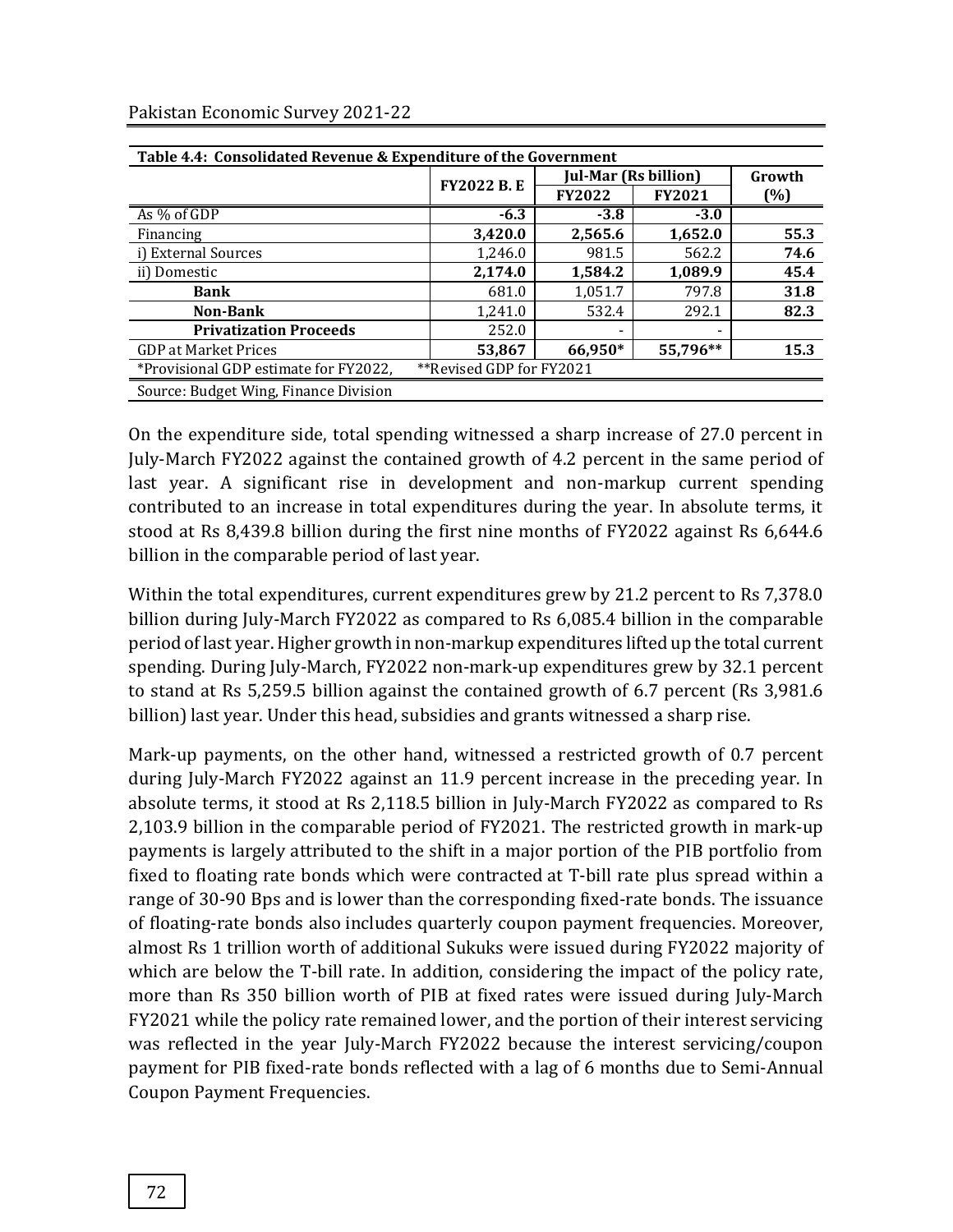

The break-up of non-markup expenditures shows that defence expenses registered a growth of 12.5 percent to the tune of Rs 881.9 billion during July-March FY2022 against Rs 784.0 billion in the same period last year. Similarly, current subsidies amounted to Rs 575.2 billion in July-March FY2022 up from Rs 204.3 billion in the same period the previous year, representing a growth of 181.6 percent. During the first nine months of FY2022, the Government provided Rs 518.2 billion to the power sector which is 167.1 percent higher than Rs 194.0 billion in the same period last year. In the power sector, Rs 159.6 billion was provided for the settlement of IPPs circular debt and Rs 207.1 billion for inter DISCO tariff differential. Further break-up of subsidies shows that Rs 21.3 billion was provided for petroleum and Rs 11.0 billion for a fertilizer plant.

Another key component that has contributed to a sharp rise in non-mark up current expenditure is grants to others. During July-March FY2022, grants to others increased by 116.8 percent to reach Rs 920 billion against Rs 424.3 billion in the same period of FY2021. A major impetus in grants came from grants for COVID-19 vaccine procurement, HEC, DLTL (a drawback of taxes), BISP, and contingent liability.

Total development expenditure increased significantly by 54.6 percent during July-March FY2022 after a contraction of 11.1 percent in the same period of last year. In absolute terms, it increased to Rs 1,032.7 billion in July-March FY2022 against Rs 668.0 billion in the comparable period of last year. The federal PSDP (including development grants to the provinces) grew by 28.1 percent to Rs 452.3 billion during July-March FY2022 against Rs 353.0 billion last year.

With the widening of the fiscal deficit during July-March FY2022, total financing needs increased by 55.3 percent. Domestic and external resources fetched Rs 1,584.2 billion and Rs 981.5 billion, respectively, during July-March FY2022. Out of total domestic resources, financing from banks stood at Rs 1,051.7 billion and from non-bank Rs 532.4 billion.

## **FBR Tax Collection (July-April, FY2022)**

In FY2021, FBR was able to collect Rs 4745.0 billion while exceeding the revised target of Rs 54 billion. Despite significant challenges, FBR not only maintained this momentum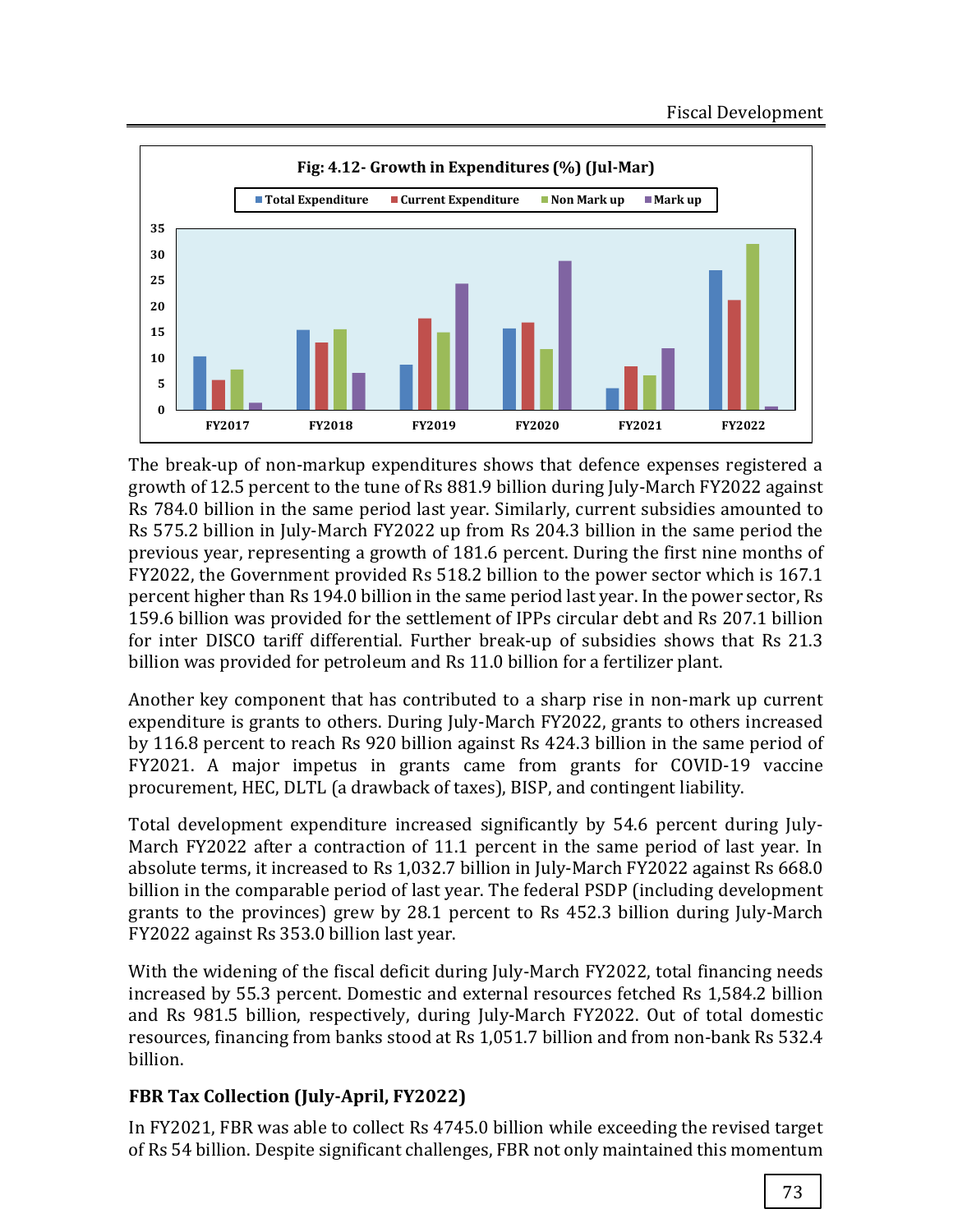during the current fiscal year but outperformed the revenue target during the first ten months of FY2022. During July-April, FY2022, FBR has been able to collect Rs 4,855.8 billion as provisional tax revenues reflecting a growth of 28.5 percent. However, tax relief measures have impacted revenue collection by approximately Rs 73 billion during the month of April 2022. The Sales Tax on all POL products has been reduced to zero which cost FBR Rs 45 billion in April. In the month of April 2022, FBR provisional tax collection remained Rs 4.6 billion lower than the target of Rs 484.7 billion. The provisional net collection grew by 25.1 percent to Rs 480.1 billion against Rs 384.0 billion last year. By adding Rs 73 billion in April, the net provisional collection is 553.1 billion with a growth of 44 percent. Tax-wise details are presented in Table 4.5.

| <b>Table: 4.5- FBR Tax Collection</b><br>(Rs million) |               |           |                   |         |  |  |  |
|-------------------------------------------------------|---------------|-----------|-------------------|---------|--|--|--|
|                                                       | <b>FY2021</b> |           | <b>July-April</b> |         |  |  |  |
| <b>Revenue Heads</b>                                  | <b>Actual</b> | FY2021    | <b>FY2022 (P)</b> |         |  |  |  |
| <b>Direct Tax</b>                                     |               |           |                   |         |  |  |  |
| Gross                                                 |               | 1,375,445 | 1,754,218         | 27.5    |  |  |  |
| Refund/Rebate                                         |               | 12,873    | 10,484            | $-18.6$ |  |  |  |
| <b>Net</b>                                            | 1,731,254     | 1,362,572 | 1,743,734         | 28.0    |  |  |  |
| <b>Indirect Tax</b>                                   |               |           |                   |         |  |  |  |
| Gross                                                 |               | 2,605,403 | 3,365,740         | 29.2    |  |  |  |
| Refund/Rebate                                         |               | 190,249   | 253,704           | 33.4    |  |  |  |
| Net                                                   | 3,013,744     | 2,415,154 | 3,112,036         | 28.9    |  |  |  |
| Sales Tax                                             |               |           |                   |         |  |  |  |
| Gross                                                 |               | 1,766,905 | 2,289,151         | 29.6    |  |  |  |
| Refund/Rebate                                         |               | 170,606   | 224,945           | 31.9    |  |  |  |
| Net                                                   | 1,988,308     | 1,596,299 | 2,064,206         | 29.3    |  |  |  |
| <b>Federal Excise</b>                                 |               |           |                   |         |  |  |  |
| Gross                                                 |               | 223,432   | 256,052           | 14.6    |  |  |  |
| Refund/Rebate                                         |               | 0         | 4                 |         |  |  |  |
| Net                                                   | 277,046       | 223,432   | 256,048           | 14.6    |  |  |  |
| Customs                                               |               |           |                   |         |  |  |  |
| Gross                                                 |               | 615,066   | 820,537           | 33.4    |  |  |  |
| Refund/Rebate                                         |               | 19,643    | 28,755            | 46.4    |  |  |  |
| <b>Net</b>                                            | 748,390       | 595,423   | 791,782           | 33.0    |  |  |  |
| <b>Total Tax Collection</b>                           |               |           |                   |         |  |  |  |
| Gross                                                 | $\mathbf{0}$  | 3,980,848 | 5,119,958         | 28.6    |  |  |  |
| Refund/Rebate                                         | $\mathbf{0}$  | 203,122   | 264,188           | 30.1    |  |  |  |
| <b>Net</b>                                            | 4,744,998     | 3,777,726 | 4,855,770         | 28.5    |  |  |  |
| P: Provisional                                        |               |           |                   |         |  |  |  |
| Source: FBR                                           |               |           |                   |         |  |  |  |

## **I. Direct Tax**

The net collection of income tax has registered a growth of 28 percent during the first ten months of FY2022. The net collection has increased from Rs 1,362.8 billion to Rs 1,743.7 billion. The major contributors to income tax are withholding tax, voluntary payments, and collection on demand.

## **II. Sales Tax**

The gross and net sales tax collection during July-April, FY2022 has been Rs 2289.2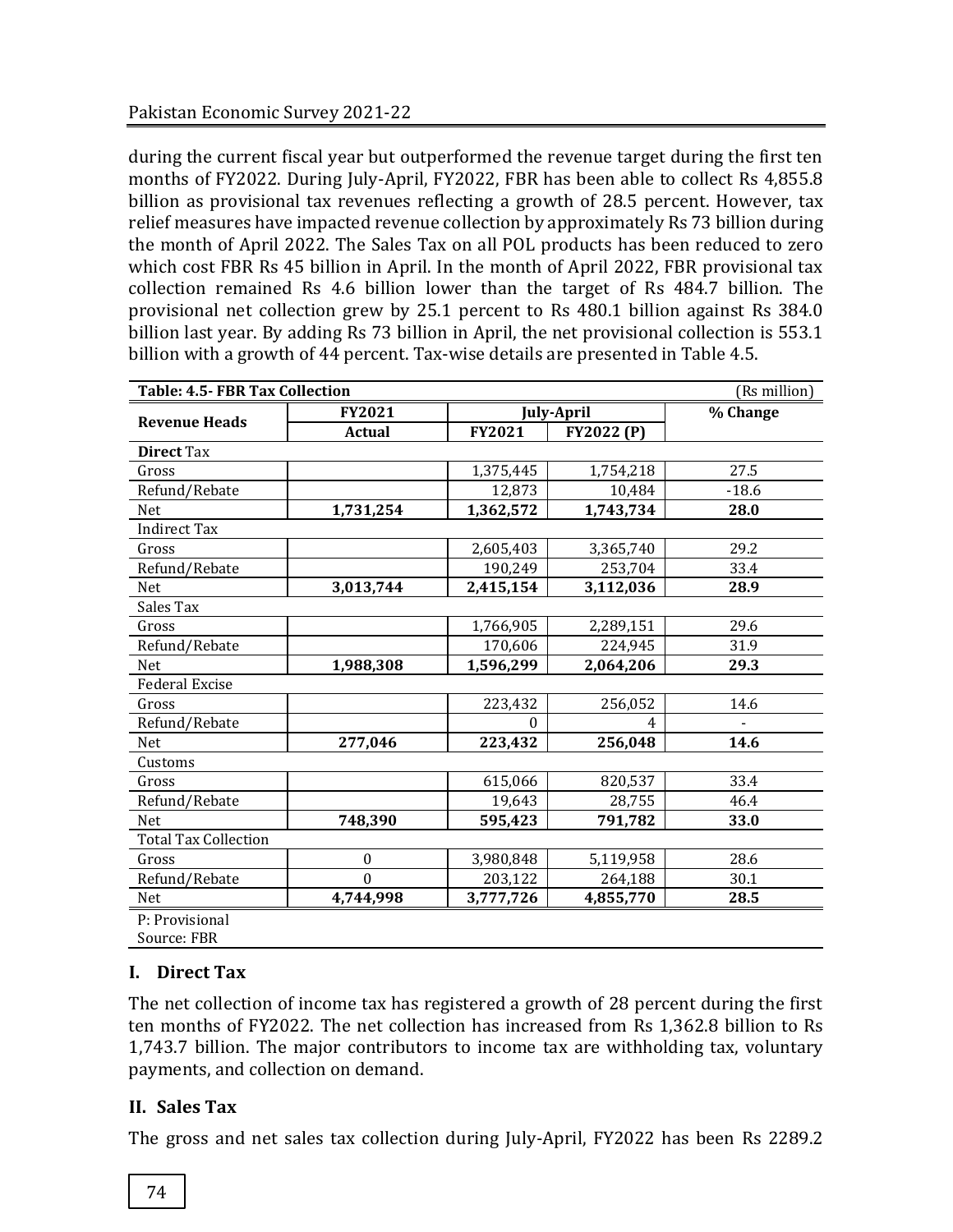billion and Rs 2064.2 billion, respectively, showing healthy growths of 29.6 percent and 29.3 percent respectively. Around 71.2 percent of total sales tax was contributed by sales tax on imports during July-April, 2021-22, while the rest was contributed by the domestic sector.

## **III. Federal Excise Duty**

The collection of federal excise duties (FED) from July-April, FY2022 has recorded a growth of 14.6 percent. The net collection has stood at Rs 256.0 billion during July-April, FY2022 as against Rs 223.4 billion during the same period last year. The major revenue spinners of FED are cigarettes, cement, services, and beverages.

## **IV. Customs Duty**

Customs duty has registered a growth of 33.4 percent and 33.0 percent in gross and net revenues, respectively. The net collection has increased from Rs 595.4 billion during July-April, FY2021 to Rs 791.8 billion during July-April, FY2022. The major revenue spinners of customs duty have been vehicles, mineral fuels, iron and steel, electrical machinery, plastic, edible fruits, etc.

To maintain the growth momentum and to further improve the revenue collection, FBR has initiated various measures to facilitate the taxpayers in order to create a congenial environment and to fetch sufficient tax revenues. (Box-I)

#### **Box-I: Major Reforms Initiatives**

#### **A. Inland Revenue**

- **i. The Track and Trace System:** Track and Trace Solution has been rolled out for Tobacco & Sugar sectors and it's rolling out for Cement, Beverages, and Fertilizer sectors are in progress. The system is aimed at enhancing tax revenue, reducing counterfeiting, and preventing the smuggling of illicit goods through the implementation of a robust, nationwide, electronic monitoring system through the affixation of tax stamps on various products at the production stage. This enables FBR to trace the entire supply chain of manufacturing goods.
- **ii. Point of Sales (POS):** Point of Sales (POS) Invoicing system is a pathway toward digitization. Responding to the growing need for digitization of economic transactions in Pakistan, FBR has launched POS Invoicing, which is a computerized system for recording sales data, managing inventory, and maintaining customer data. It is a real-time sales documentation system that links the electronic systems at the outlets of all tier-1 retailers with the FBR via the internet. The system is aimed to ensure that all sales are reported in real-time to FBR and are duly accounted for in the monthly sales tax returns of such retailers.
- **iii. Automated Issuance of Refunds:** To facilitate taxpayers, a centralized automated refund system has been introduced with no requirement for manual application and verification. The systembased verification system issues refund directly into the bank accounts of taxpayers without any requirement for face-to-face interactions with tax authorities. Enabling legal framework has also been provided through the insertion of relevant provisions in tax laws.
- **iv. Single Sales Tax Portal/Return:** Building further on its vision to facilitate taxpayers and ensure ease of doing business through automation, digitization, and minimization of human interaction with taxpayers, FBR has launched Singles Sales Tax Portal. This facility will enable taxpayers to file single monthly Sales Tax returns instead of multiple returns on different portals; thereby, significantly reducing the time and cost of compliance. The system will automatically apportion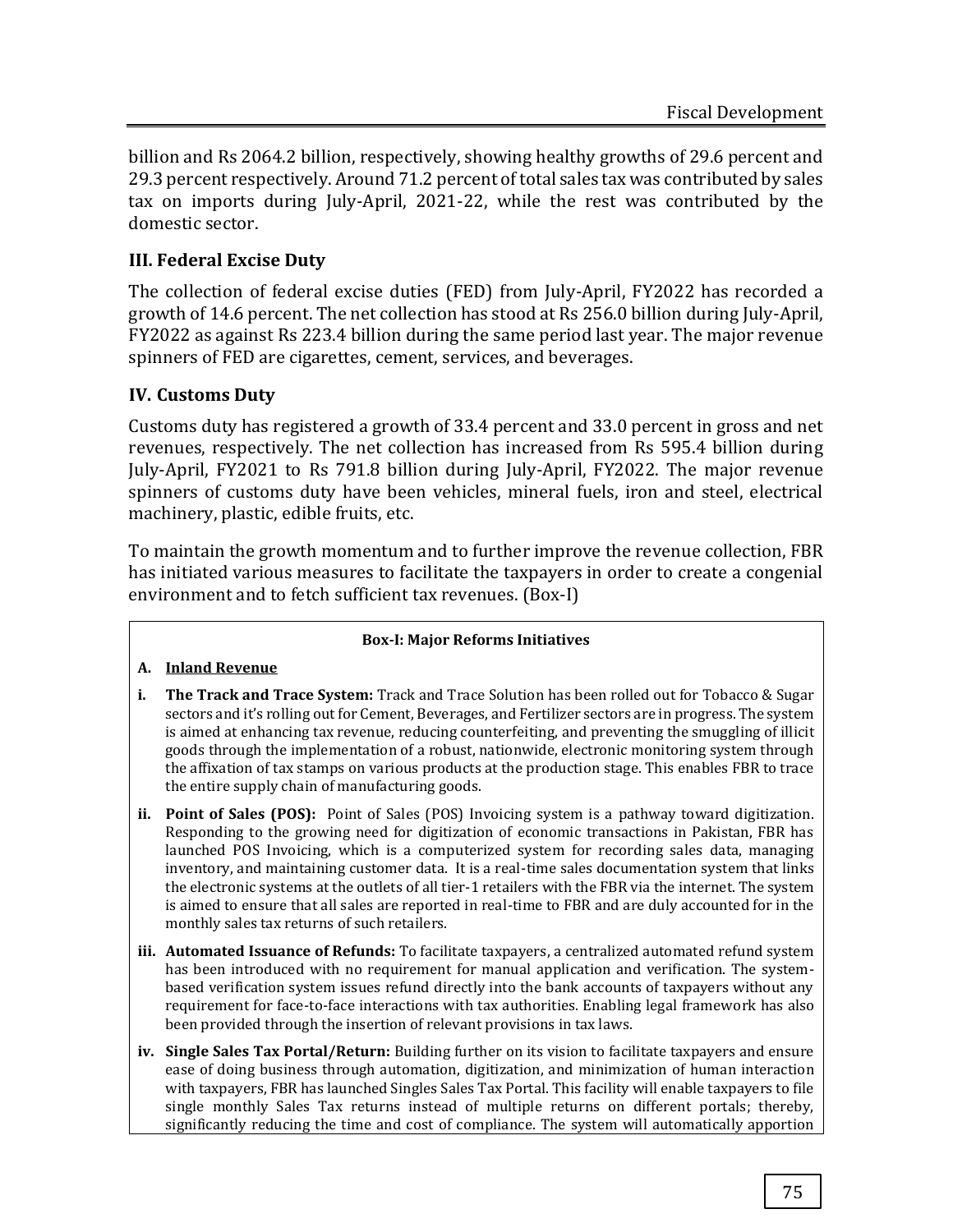input tax adjustment as well as tax payments across the sales tax authorities, therefore eliminating the need for reconciliation and payment transfers.

- **v. E-hearing:** To provide faceless tax administration, reduce compliance costs, and save precious time for the taxpayers the mechanism of E-hearing has been devised. Enabling legal provisions for admissibility of evidence collected during E-hearing has been introduced through 227E of the Income Tax Ordinance.
- **vi. Electronic Filing of an Appeal:** The mechanism of online filing of appeals has been made available to the taxpayer. However, enabling legal provisions were lacking which have been introduced through section 127 of the Income Tax Ordinance.
- **vii. Tax Asaan:** A mobile application to facilitate taxpayers, available free of cost for Android as well as iOS-based smartphones. It offers the following facilities for taxpayers:
	- **a.** Registration of Income Tax
	- **b.** Registration of Sales Tax
	- **c.** Returns filing for Salaried Individuals
	- **d.** Recovery of Password
	- **e.** Creation of Tax payments PSIDs
	- **f.** POS Invoice Verification
- **viii.IREN and Joint Anti-smuggling Field Intelligence Exercise:** Establishment of Inland Revenue Enforcement Network (IREN) to check smuggling and counterfeit products. Inland Revenue Service and Pakistan Customs Service have joined hands for an anti-smuggling field intelligence exercise.
- **ix. Risk-based Audit:** FBR has developed a centralized Risk-based Audit Management System (RAMS) for the selection of audit cases centrally on the basis of pre-determined risk parameters. Selection of scientific matrix allowing allocation and distribution of weightage to different parameters in Risk Grid will segregate the potential and high-risk cases for audit through parametric computer balloting. Subsequently, in September 2020, through Audit Policy, 2019, a total number of 12,533 cases were selected for audit for Tax Year 2018 through the Risk-based Audit Management System (RAMS).
- **x. Transformation of Traditional Audit Processes through E-Audits:** FBR is also moving toward **Instituting Data analytics for E-Audit** through a transformation in the traditional audit processes. In this system, the correspondence between taxpayers and the tax department would totally be electronic till the conclusion of audit proceedings. The process will be technology-driven with the least human interference and system-based controls for ensuring transparency of the process.
- **xi. Automation of Audit Monitoring System:** A software solution is under process to provide continuous monitoring of the audit cases with sufficient documentation and assistance to the auditors.

#### **B. Customs**

- **i. Pakistan Single Window (PSW):** To achieve trade facilitation in an automated environment, reduce clearance times for legitimate trade, and improve compliance through increased access to regulatory information and functions, the system of Pakistan Single Window (PSW) has been launched. This ensures greater collaboration and coordination between Customs and other border regulatory agencies at the national and international level for coordination of border management and increases transparency in regulatory processes and decision-making.
- **ii. Automated Process for Scanning of Cargo:** FBR's Pakistan Customs Wing has introduced a new automated process in the WeBOC system for scanning containerized import consignments of industrial raw materials for their speedy clearance at ports. The introduction of the Non-Intrusive Inspection System by Customs was a long-awaited initiative aimed at replacing the physical inspection of cargo and reducing the dwell time at ports by using the latest scanning technology in line with international practices.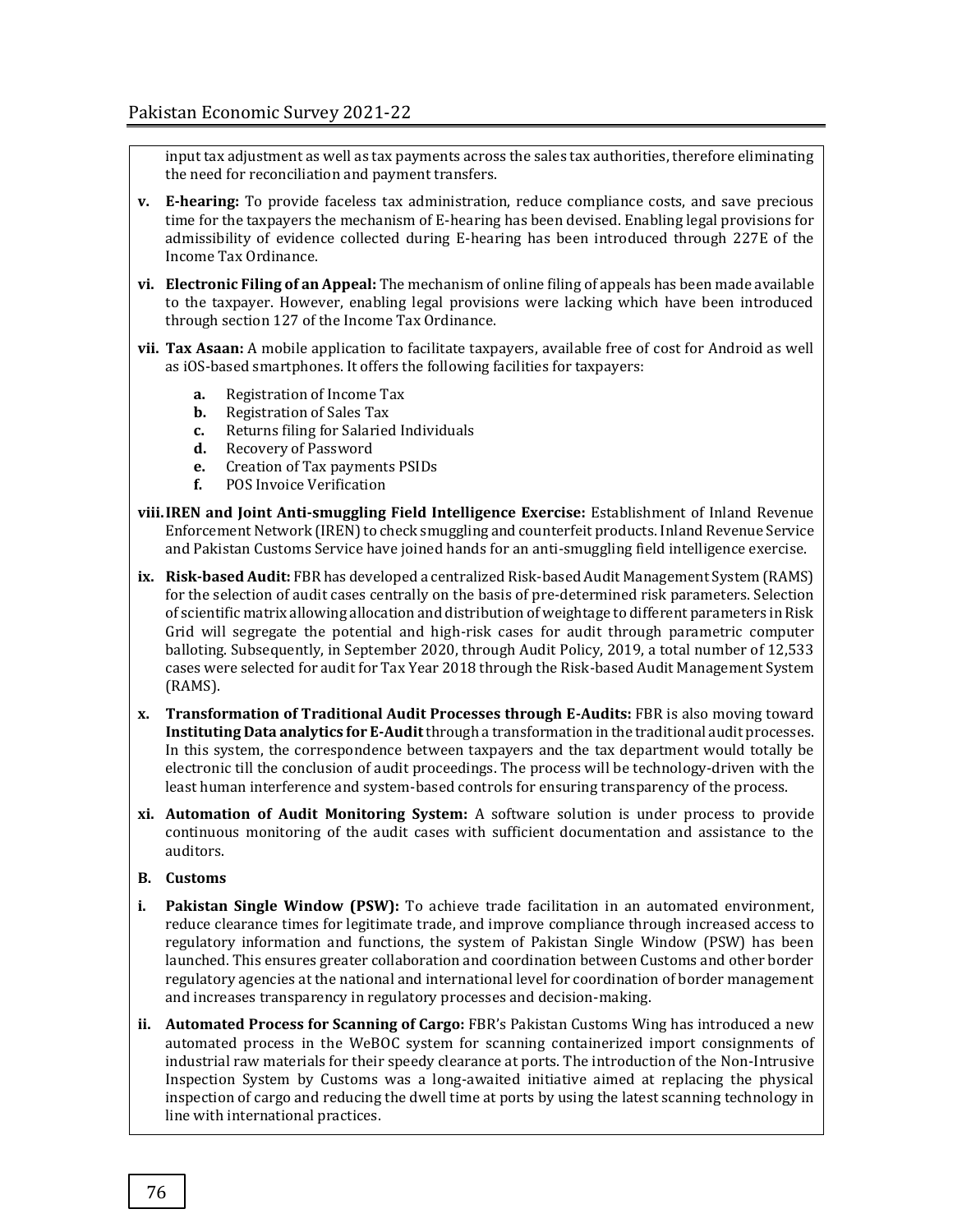- iii. **Removal of Requirement for I-form, E-form:** Removal of the requirement for I-form, E-form, and other documents implemented since 31st December 2021. It would help reduce compliance time and documentation.
- **iv. Virtual Assessment Module:** This is a system-based automated assessment of GD on the basis of selectivity criteria. The module has been developed and deployed. It will significantly facilitate the assessment process of GDs by reducing the clearance time.
- **v. Development of Authorized Economic (AEO) Module:** The AEO Module has been developed. It will help to reduce port dwell time and customs clearance.
- **vi. The Threshold for Electronic/Digital Mode of Payment:** The Threshold for Electronic/Digital Mode of Payment has been lowered from Rs 500,000 to Rs 200,000. The Module has been developed. It will streamline the payment process and would reduce the time.
- **vii. Common Bonded Warehousing Module:** The Module developed and deployed will help streamline the matters relating to Common Bonded Warehouse.

Source: FBR

#### **Provincial Budget**

According to the overview of the provincial budget, total expenditures are expected to rise by 24.5 percent to reach Rs 5,010.7 billion in FY2022 against the revised estimates of Rs 4,023.7 billion in FY2021. During FY2022, the share of current and development expenditures in total expenditures is expected to remain at 71.1 percent and 28.9 percent, respectively. While provincial revenue receipts are budgeted to rise by 26.6 percent to stand at Rs 4,737.0 billion in FY2022 as compared to the revised estimate of Rs 3,740.6 billion in FY2021.

| <b>Table 4.6: Overview of Provincial Budgets</b><br>(Rs billion) |                                                    |                          |                          |                   |                              |                          |                    |                   |                          |                   |
|------------------------------------------------------------------|----------------------------------------------------|--------------------------|--------------------------|-------------------|------------------------------|--------------------------|--------------------|-------------------|--------------------------|-------------------|
| Items                                                            | Punjab                                             |                          | Sindh                    |                   | <b>Khyber</b><br>Pakhtunkhwa |                          | <b>Baluchistan</b> |                   | <b>Total</b>             |                   |
|                                                                  | $2020 -$<br><b>21 RE</b>                           | $2021 -$<br><b>22 BE</b> | $2020 -$<br><b>21 RE</b> | $2021 -$<br>22 BE | $2020 -$<br><b>21 RE</b>     | $2021 -$<br><b>22 BE</b> | $2020 -$<br>21 RE  | $2021 -$<br>22 BE | $2020 -$<br><b>21 RE</b> | $2021 -$<br>22 BE |
| A. Tax Revenue                                                   | 1,566.1                                            | 1,955.9                  | 857.1                    | 1,103.6           | 451.2                        | 576.0                    | 273.5              | 329.9             | 3,147.9                  | 3,965.4           |
| <b>Provincial Taxes</b>                                          | 228.7                                              | 272.6                    | 230.4                    | 304.9             | 31.8                         | 43.2                     | 21.8               | 34.2              | 512.6                    | 654.9             |
| GST on Services<br>(transferred by federal<br>Govt)              | 16.6                                               |                          |                          |                   | 1.3                          |                          |                    |                   | 17.9                     |                   |
| Share in Federal Taxes                                           | 1.320.8                                            | 1.683.3                  | 626.7                    | 798.7             | 418.1                        | 532.8                    | 251.7              | 295.7             | 2.617.3                  | 3,310.5           |
| <b>B. Non-Tax Revenue</b>                                        | 90.3                                               | 130.0                    | 74.2                     | 73.9              | 47.3                         | 58.3                     | 18.1               | 86.6              | 229.9                    | 348.8             |
| C. All Others                                                    | 84.8                                               | 83.7                     | 66.5                     | 82.3              | 193.2                        | 220.0                    | 18.3               | 36.8              | 362.8                    | 422.9             |
| Total Revenues (A+B+C)                                           | 1,741.2                                            | 2.169.6                  | 997.8                    | 1.259.8           | 691.7                        | 854.3                    | 309.9              | 453.3             | 3.740.6                  | 4.737.0           |
| a) Current Expenditure                                           | 1,314.9                                            | 1,427.9                  | 954.4                    | 1.089.4           | 619.3                        | 724.9                    | 269.0              | 319.5             | 3,157.7                  | 3,561.7           |
| b) Development                                                   | 375.2                                              | 560.0                    | 160.3                    | 329.0             | 250.0                        | 370.8                    | 80.5               | 189.2             | 866.0                    | 1.449.0           |
| <b>Expenditure</b>                                               |                                                    |                          |                          |                   |                              |                          |                    |                   |                          |                   |
| Total Exp $(a+b)$                                                | 1.690.1                                            | 1.987.9                  | 1,114.7                  | 1,418.4           | 869.3                        | 1,095.7                  | 349.5              | 508.7             | 4,023.6                  | 5,010.7           |
|                                                                  | Source: Provincial Finance Wing, Finance Division. |                          |                          |                   |                              |                          |                    |                   |                          |                   |

#### **Allocation of Revenues between Federal Government and Provinces**

According to the distribution of resources under the 7th NFC Award, federal transfers to provinces (divisible pool and straight transfers) are expected to increase by 26.2 percent to Rs 3,411.9 billion in FY2022 against the revised estimates of Rs 2,704.2 billion in FY2021. The province-wise share in federal transfers is as follows; Punjab (Rs 1,691.1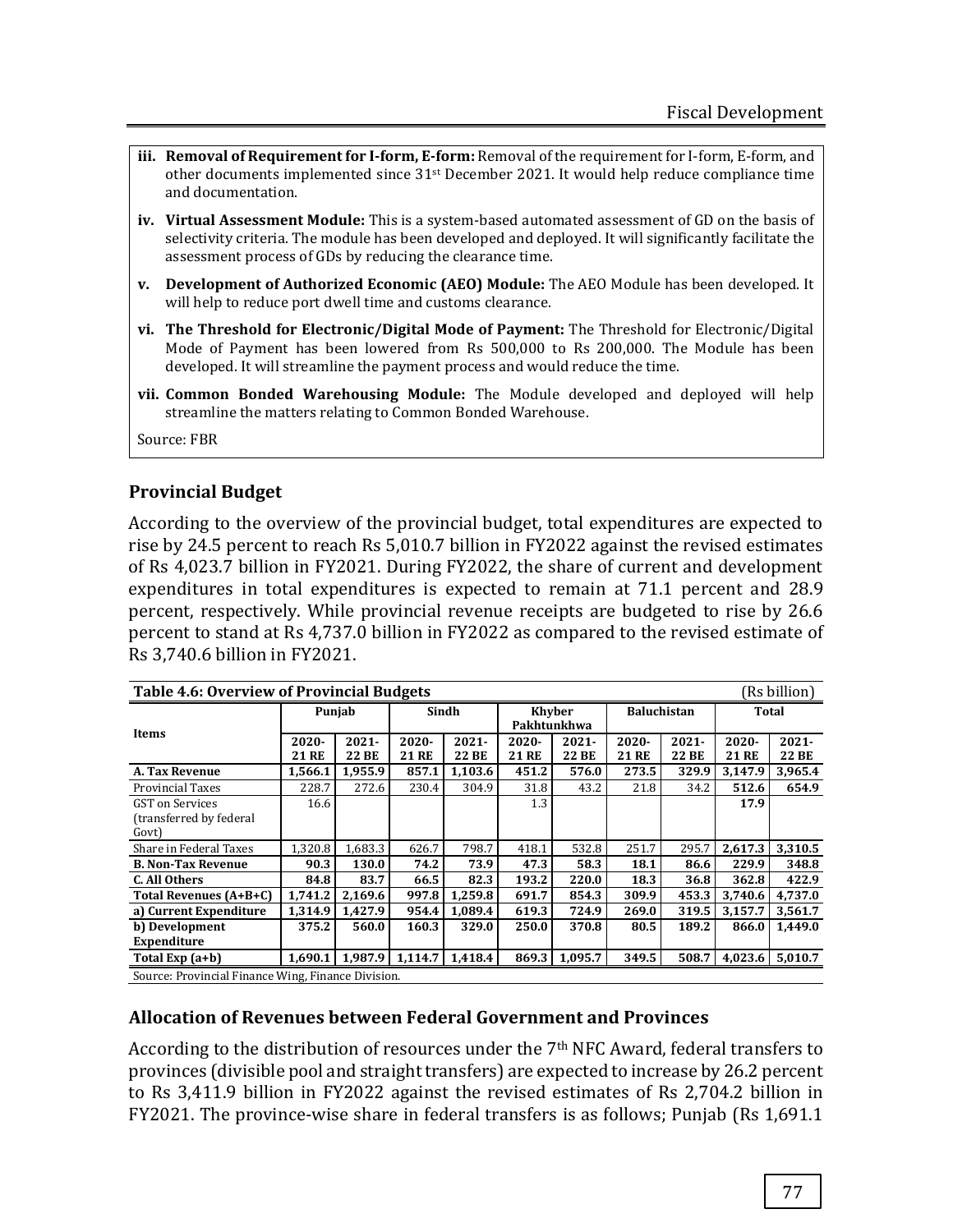billion), Sindh (Rs 848.2 billion), Khyber Pakhtunkhwa (Rs 559.3 billion inclusive 1 percent war on terror), and Balochistan (Rs 313.3 billion).

| Table: 4.7-Transfers to provinces (Rs billion)      |                  |                  |  |  |  |  |  |  |
|-----------------------------------------------------|------------------|------------------|--|--|--|--|--|--|
|                                                     | <b>FY2021R.E</b> | <b>FY2022B.E</b> |  |  |  |  |  |  |
| A. Divisible Pool                                   | 2,600.0          | 3,310.5          |  |  |  |  |  |  |
| Income Tax                                          | 993.4            | 1,232.9          |  |  |  |  |  |  |
| Capital Value Tax                                   | 0.4              | 0.3              |  |  |  |  |  |  |
| Sales Tax (Excl. GST on Services)                   | 1,063.1          | 1,435.6          |  |  |  |  |  |  |
| Federal Excise (excl. Excise Duty on Natural Gas)   | 155.9            | 197.3            |  |  |  |  |  |  |
| Customs Duties (excl. Export Development Surcharge) | 387.2            | 444.4            |  |  |  |  |  |  |
| <b>B.</b> Straight Transfers                        | 104.1            | 101.4            |  |  |  |  |  |  |
| Gas Development Surcharge                           | 24.2             | 16.5             |  |  |  |  |  |  |
| Royalty on Natural Gas                              | 50.1             | 51.6             |  |  |  |  |  |  |
| Royalty on Crude Oil                                | 19.7             | 21.6             |  |  |  |  |  |  |
| Excise Duty on Natural Gas                          | 10.2             | 11.7             |  |  |  |  |  |  |
| Total Transfers (A+B)                               | 2,704.2          | 3,411.9          |  |  |  |  |  |  |
| Source: Budget in Brief 2021-22                     |                  |                  |  |  |  |  |  |  |

## **Provincial Fiscal Operations**

## **Performance (FY2021)**

Provincial revenues increased by 15 percent in FY2021, compared to 8.2 percent growth during FY2020. In absolute terms, total revenues in FY2021 were Rs 3,728.0 billion, up from Rs 3,241.0 billion in FY2020. Higher growth in revenues is stemmed from a sharp rise in both tax and non-tax collection, however, non-tax collection recorded a higher growth of 46.8 percent relative to 22.9 percent growth in provincial taxes. Within total revenues, provincial own revenue receipts grew significantly by 27.6 percent to reach Rs 658.7 billion in FY2021 against Rs 516.0 billion in FY2020. While transfers from the Federal Government under the NFC award increased by 9.5 percent to Rs 2,741.9 billion in FY2021 as compared to Rs 2,504.0 billion in the preceding year. Despite increased provincial revenue receipts, federal transfers remained higher in terms of contribution to total provincial revenues (Fig 4.13b).

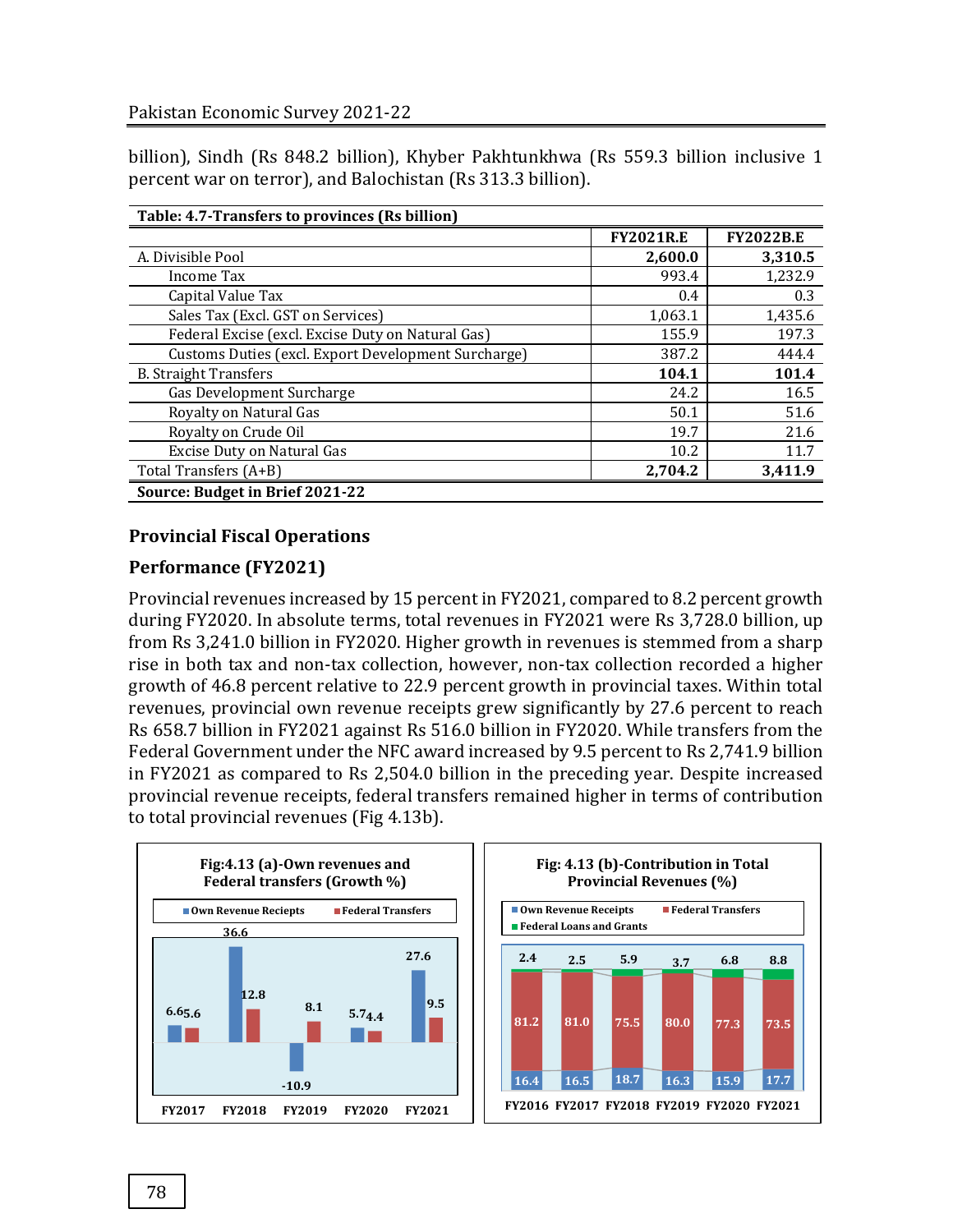Within provincial own revenue receipts, tax collection stood at Rs 508.4 billion in FY2021, up from Rs 413.6 billion in FY2020, representing a 22.9 percent increase. A significant boost in tax collection came from a 26.0 percent increase in sales tax on services and motor vehicle tax, owing to a rebound in domestic economic activity, higher imports, and a rise in automobile sales. Similarly, non-tax collection reached Rs 150.3 billion during FY2021 against Rs 102.4 billion in FY2020, posting a growth of 46.8 percent. Significant growth in non-tax collection has been realized largely due to higher receipts from mark up and profits from hydroelectricity, during the period under review.

| (Rs billion)<br>Table 4.8-Overview of Provincial Fiscal Operations |               |               |               |               |               |               |               |                |  |
|--------------------------------------------------------------------|---------------|---------------|---------------|---------------|---------------|---------------|---------------|----------------|--|
|                                                                    | <b>FY2016</b> | <b>FY2017</b> | <b>FY2018</b> | <b>FY2019</b> | <b>FY2020</b> | <b>FY2021</b> |               | <b>Iul-Mar</b> |  |
|                                                                    |               |               |               |               |               |               | <b>FY2022</b> | <b>FY2021</b>  |  |
| A. Tax Revenue                                                     | 2.145.4       | 2.287.6       | 2,618.8       | 2.799.6       | 2.917.6       | 3.250.3       | 3.022.5       | 2.355.9        |  |
| <b>Provincial Taxes</b>                                            | 283.3         | 321.8         | 401.4         | 401.8         | 413.6         | 508.4         | 438.3         | 370.1          |  |
| Share in Federal Taxes                                             | 1,862.2       | 1,965.8       | 2.217.4       | 2.397.8       | 2.504.0       | 2.741.9       | 2584.2        | 1985.8         |  |
| <b>B.Non Tax Revenue</b>                                           | 93.3          | 79.5          | 146.7         | 86.3          | 102.4         | 150.3         | 93.7          | 82.2           |  |
| C.All Others                                                       | 55.1          | 61.2          | 173.0         | 110.0         | 221.0         | 327.5         | 278.9         | 146.3          |  |
| Total Revenue (A+B+C)                                              | 2.293.9       | 2.428.2       | 2.938.5       | 2.995.9       | 3.241.0       | 3.728.0       | 3.395.2       | 2.584.3        |  |
| a. Current Expenditure                                             | 1.559.8       | 1.739.3       | 2.080.7       | 2.350.8       | 2.541.9       | 2.844.2       | 2192.4        | 1948.4         |  |
| b. Development Expenditure                                         | 592.4         | 852.2         | 880.1         | 506.2         | 622.0         | 770.2         | 724.1         | 390.0          |  |
| c. Statistical Discrepancy                                         | $-65.7$       | $-147.4$      | $-4.8$        | $-51.1$       | $-147.9$      | $-200.0$      | $-121.1$      | $-166.8$       |  |
| Total Expenditure (a+b+c)                                          | 2,086.5       | 2,444.1       | 2,956.0       | 2.805.9       | 3,016.1       | 3,414.4       | 2,795.4       | 2,171.6        |  |
| Overall Balance                                                    | 207.4         | $-15.9$       | $-17.5$       | 190.0         | 224.9         | 313.6         | 599.8         | 412.7          |  |

In FY2021, provincial expenditure grew by 13.2 percent against the 7.5 percent growth recorded in FY2020. In absolute terms, the provincial expenditure stood at Rs 3,414.4 billion in FY2021 against Rs 3,016.1 billion in FY2020. Both current and development expenditures increased by 11.9 percent and 23.8 percent, respectively, in FY2021, compared to 8.1 percent and 22.9 percent growth recorded in FY2020. The spending priorities for the year remained focused on general public service, economic affairs, health,



education affairs, housing and community, and public orders and safety.

Overall, provinces posted a cumulative surplus of Rs 313.6 billion in FY2021, compared to Rs 224.9 billion in FY2021, which is not only higher than the estimated provincial surplus of Rs 242 billion but also represents a 39.4 percent increase over the previous year.

#### **Performance (July-March FY2022)**

During the first nine months of the current fiscal year, provinces recorded a combined surplus of Rs 599.8 billion against Rs 412.7 billion in the same period of last year. Punjab contributed the most to the surplus, followed by Sindh, Balochistan, and Khyber Pakhtunkhwa. A higher surplus was achieved because of strong growth in total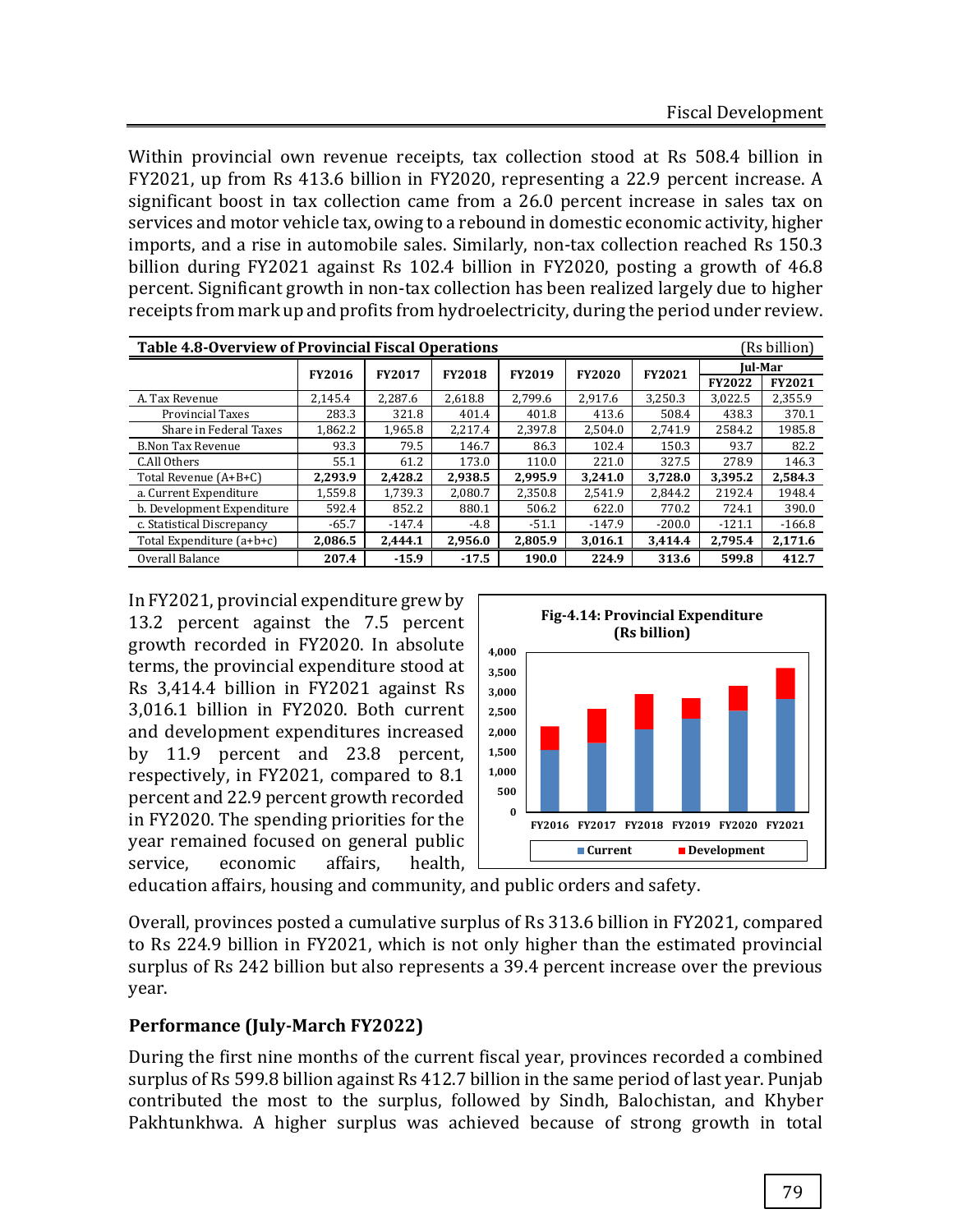revenues, which increased by 31.4 percent in July-March FY2022, compared to 4.7 percent in the same period last year. In absolute terms, provincial revenues stood at Rs 3,395.2 billion during July-March FY2022 against Rs 2,584.3 billion in the comparable period of last year. In total provincial revenues, tax collection (federal transfer and provincial tax) grew by 28.3 percent to Rs 3,022.5 billion in July-March FY2022 against Rs 2,355.9 billion in the same period of last year. Despite an increase in provincial taxes, transfers from



the Federal Government under the NFC award remained the primary source of revenue for the provincial government, accounting for 76.1 percent of total provincial revenues.

Provincial tax grew by 18.4 percent during July-March FY2022 to reach Rs 438.3 against Rs 370.1 in the same period of last year. Higher growth in the collection from stamp duties and motor vehicle tax was largely attributed to raising the provincial tax collection drive during the period under review. Similarly, non-tax revenues grew by 14.1 percent to stand at Rs 93.7 billion during July-March FY2022 as compared to Rs 82.2 billion in the same period of last year. The main impetus in non-tax collection is stemmed from significant growth in a collection from hydro-electricity profits. Consequently, the province's own revenue receipts increased to Rs 532.0 billion in July-March FY2022 against Rs 452.3 billion in the same period of last year, representing a growth of 15.7 percent.

Total provincial expenditure increased by 28.7 percent to Rs 2,795.4 billion during July-March, FY2022, compared to Rs 2,171.6 billion during the same period last year. Higher expenditures were observed due to a sharp increase in provincial development spending that outpaced growth in current expenditures during the period under review. Development expenditures grew by 85.7 percent during July-March FY2022 to Rs 724.1 billion, compared to Rs 390.0 billion in the same period last year. While current expenditure increased by 12.5 percent to Rs 2,192.4 billion during July-March FY2022 against Rs 1,948.4 billion in the comparable period of last year. The significant rise in development expenditures has been witnessed mainly in the areas of health, recreational culture & religion, housing & community, economic affairs, social protection, environment protection, and general public services etc.

## **Public Financial Management Reforms (PFM)**

Public Finance Management Act was promulgated in 2019 to strengthen the management of public finances with a view to improve the definition and implementation of fiscal policy for better macroeconomic management, clarify institutional responsibilities related to financial management, and strengthen budgetary management. Major development regarding the implementation of PFM Act during the year are mentioned below: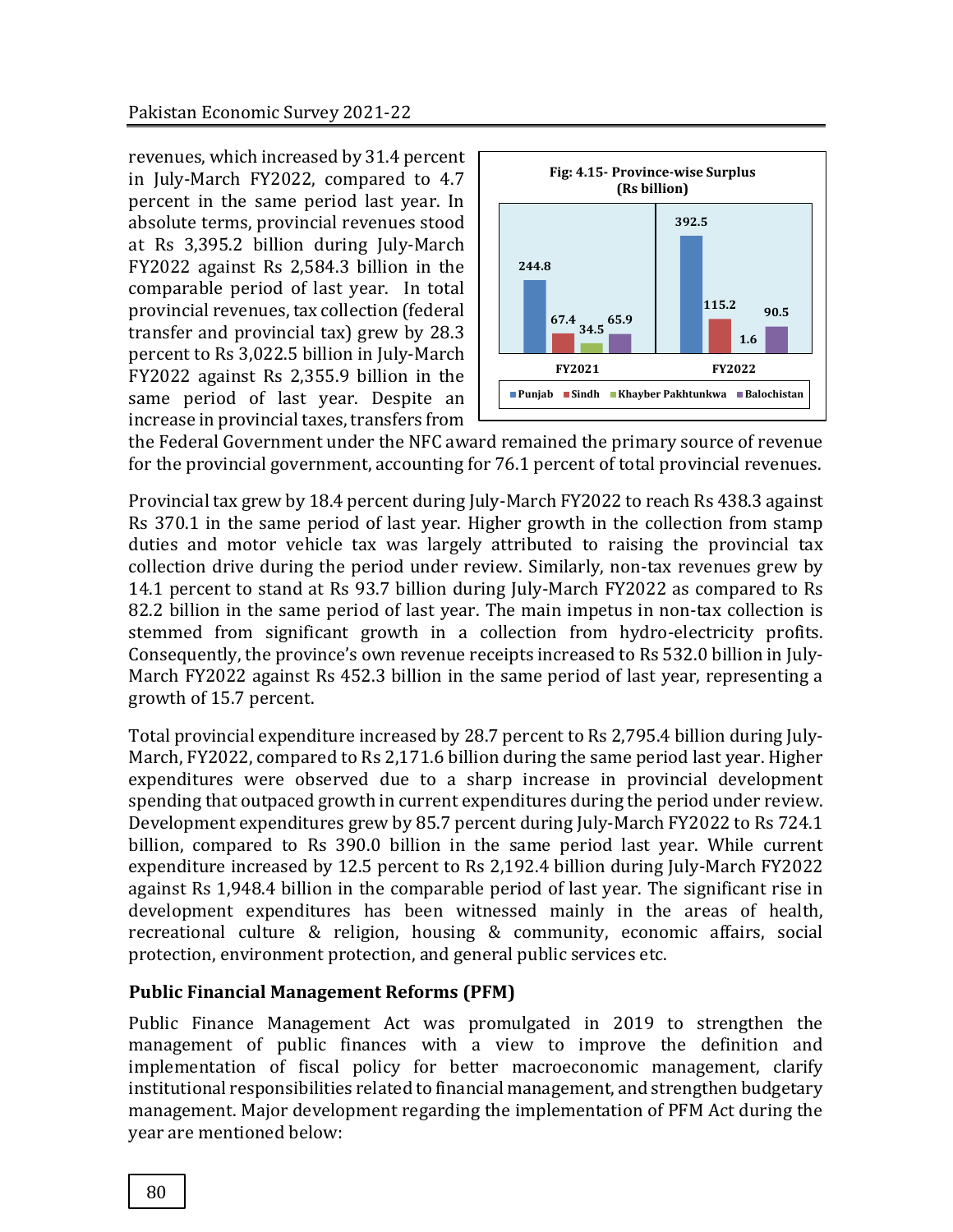- i. Financial Management and Powers of Principal Accounting Officers Regulations, 2021 was issued wherein the financial advisor's organization of the Finance Division has been disbanded. Now on completion of the transitory period, the Joint Secretaries or Deputy Secretaries Expenditures, Finance Division shall be reassigned official duties to be performed for various Ministries or Divisions forthwith.
- ii. The office of Chief Finance and Account Officer headed by a senior level officer has been established who is responsible for assisting and supporting the Principal Accounting Officer in managing the financial affairs of the Division concerned or more Divisions if so allocated and all the organizations or departments or offices under the administrative control of that Division.
- iii. Principal Accounting Officer has been empowered to utilize his one-liner Budget grant without endorsement by the Finance Division.
- iv. Amendments have been made in Federal Treasury Rules to facilitate the pensioners.
- v. Amendment in GFR 130(3) has been made to empower the head of an office to authorize any gazetted officer serving under him, or such other officials as are authorized by the Finance Division on this behalf, to incur expenditure.
- vi. Amendment has been made in GFR 130, sub-rule 3 to authorize Police House Station Officers (SHOs) of Islamabad Capital Territory (ICT) as Drawing and Disbursing Officers (DDOs) for their respective jurisdictions in ICT.
- vii. Receipt and Payment Rules, Grant in Aid Rules, and General Financial Rules have been drafted in consultation with stakeholders and are at final stage.
- viii. Established TSA phase-I system in Ministries, Divisions, Attached Departments, and Sub-Ordinate Offices (MDAS).
- ix. 163 Ministries, Divisions, Attached Departments, and Sub-Ordinate Offices (MDAS) have been notified under Treasury Single Account.
- x. Closed over 4500 Commercial Bank Accounts of Government entities.
- xi. Conducted awareness workshop on TSA phase-II system for Public Entities including Autonomous bodies, Regulatory Authorities, Funds, Civil Armed Forces, and Defence.
- xii. Cash Forecasting Unit (CFU) has been established under the Budget Wing of the Finance Division to forecast Cash Flows and anticipate the cash needs of the Federal Government for improved liquidity management.
- xiii. Special Assignment Account Procedure for Public Account of the Federation 2020 has been devised and circulated for the opening and operation of Public Account.
- xiv. Financial Management and Powers of Principal Accounting Officers Regulations, 2021 has been reviewed in consultation with stakeholders for the incorporation of amendments in the said regulations.
- xv. Amendment in Sr. No 24 & Sr. No.42 of the schedule of Financial Powers delegated to PAOs, Heads of Departments, and Sub-Ordinate Offices, have been made to enhance the powers of the PAOs, Heads of Departments, and Sub-Ordinate Offices.
- xvi. Amendment in Sr. No. 4,41,43 & 81 of the schedule of Financial Powers delegated to PAOs, Heads of Departments, and Sub-Ordinate Offices have been made.